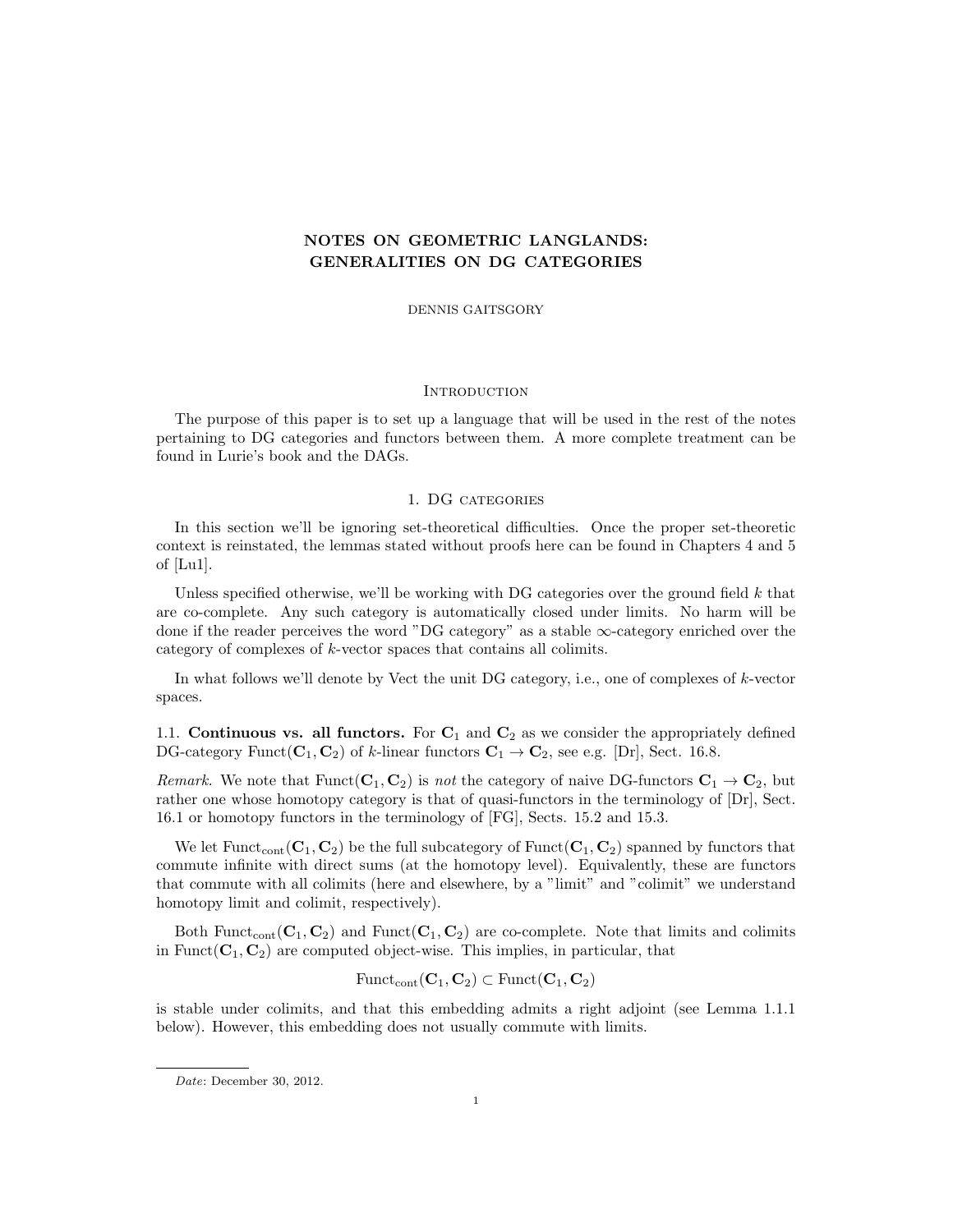**Lemma 1.1.1.** For  $C_1, C_2$  as above, any  $F \in$  Funct<sub>cont</sub> $(C_1, C_2)$  admits a right adjoint in Funct( $C_2, C_1$ ). The full subcategory of (Funct( $C_2, C_1$ )<sup>op</sup> obtained as right adjoints of objects from Funct<sub>cont</sub> $(C_1, C_2)$  is

$$
\mathrm{Funct}_{\mathit{cocont}}(\mathbf{C}_2, \mathbf{C}_1) \subset \mathrm{Funct}(\mathbf{C}_2, \mathbf{C}_1),
$$

which consists of functors that commute with limits.

1.2. The 2-category of DG categories. We'd like to view the totality of DG categories as an  $(\infty, 2)$ -category in 2 ways, denoted DGCat<sub>cont</sub> and DGCat, respectively, where in both cases the objects are DG categories, and the 1-morphisms are

$$
\mathrm{Funct}_{\mathrm{cont}}(\mathbf{C}_1, \mathbf{C}_2) \text{ and } \mathrm{Funct}(\mathbf{C}_1, \mathbf{C}_2),
$$

respectively.

For the most part, however, we'll be working with  $DGCat_{cont.}$  In this case, we'll also use the notation

$$
\mathrm{Hom}(\mathbf{C}_1,\mathbf{C}_2):=\mathrm{Funct}_{\mathrm{cont}}(\mathbf{C}_1,\mathbf{C}_2).
$$

1.2.1. The trouble is, however, that the theory of  $(\infty, 2)$ -categories hasn't been adequately documented at the time of writing. The paper [Lu3] develops the notion of  $(\infty, 2)$ -category, but doesn't show that DG categories and its variants considered in the sequel form a  $(\infty, 2)$ category.

A possible way out is as follows: for most applications (such as computation of limits and colimits), it would be sufficient to view DGCat<sub>cont</sub> and DGCat as just  $\infty$ -categories (i.e.,  $(\infty, 1)$ categories), by discrading non-invertible 2-morphisms, i.e., by considering as 1-morphisms the corresponding maximal sub-groupoids

Funct<sup>°</sup> $(\mathbf{C}_1, \mathbf{C}_2) \subset$ Funct<sub>cont</sub> $(\mathbf{C}_1, \mathbf{C}_2)$  and Funct<sup>°</sup> $(\mathbf{C}_1, \mathbf{C}_2) \subset$ Funct $(\mathbf{C}_1, \mathbf{C}_2)$ .

1.2.2. By definition, when considering DGCat<sub>cont</sub> or DGCat as an  $(\infty, 1)$ -category, we only consider natural transformations that are isomorphisms. However, one can recover all natural transformations as follows.

Namely, let  $(0 \rightarrow 1)$  be the DG-category generated by two objects 0 and 1 with a unique arrow  $0 \to 1$ . Then for  $\mathbf{C}_1$  and  $\mathbf{C}_2$  as above, we can consider Funct<sup>°</sup><sub>cont</sub>  $(\mathbf{C}_1 \otimes (0 \to 1), \mathbf{C}_2)$ . The fibers of the map

$$
\mathrm{Funct}_{\mathrm{cont}}^{\circ}(\mathbf{C}_1 \otimes (\mathbf{0} \to \mathbf{1}), \mathbf{C}_2) \to \mathrm{Funct}_{\mathrm{cont}}^{\circ}(\mathbf{C}_1, \mathbf{C}_2) \times \mathrm{Funct}_{\mathrm{cont}}^{\circ}(\mathbf{C}_1, \mathbf{C}_2)
$$

corresponding to the two functors Vect  $\Rightarrow$   $(0 \to 1)$ , over a given pair  $F', F'' \in \text{Funct}_{\text{cont}}^{\circ}(\mathbf{C}_1, \mathbf{C}_2)$ is the groupoid of all natural transformations  $F' \Rightarrow F''$ .

A similar remark applies to DGCat<sub>cont</sub> replaced by DGCat.

#### 1.3. Limits and colimits in  $DGCat_{cont}$  and  $DGCat$ .

## Lemma 1.3.1.

- (1) The  $\infty$ -categories DGCat<sub>cont</sub> and DGCat admit limits and colimits.
- (2) The forgetful functor  $DGCat_{cont} \rightarrow DGCat$  commutes with limits.

This is done in [Lu1, Sect. 5.5.3].

Note, however, that the forgetful functor  $DGCat_{cont} \rightarrow DGCat$  does not commute with colimits.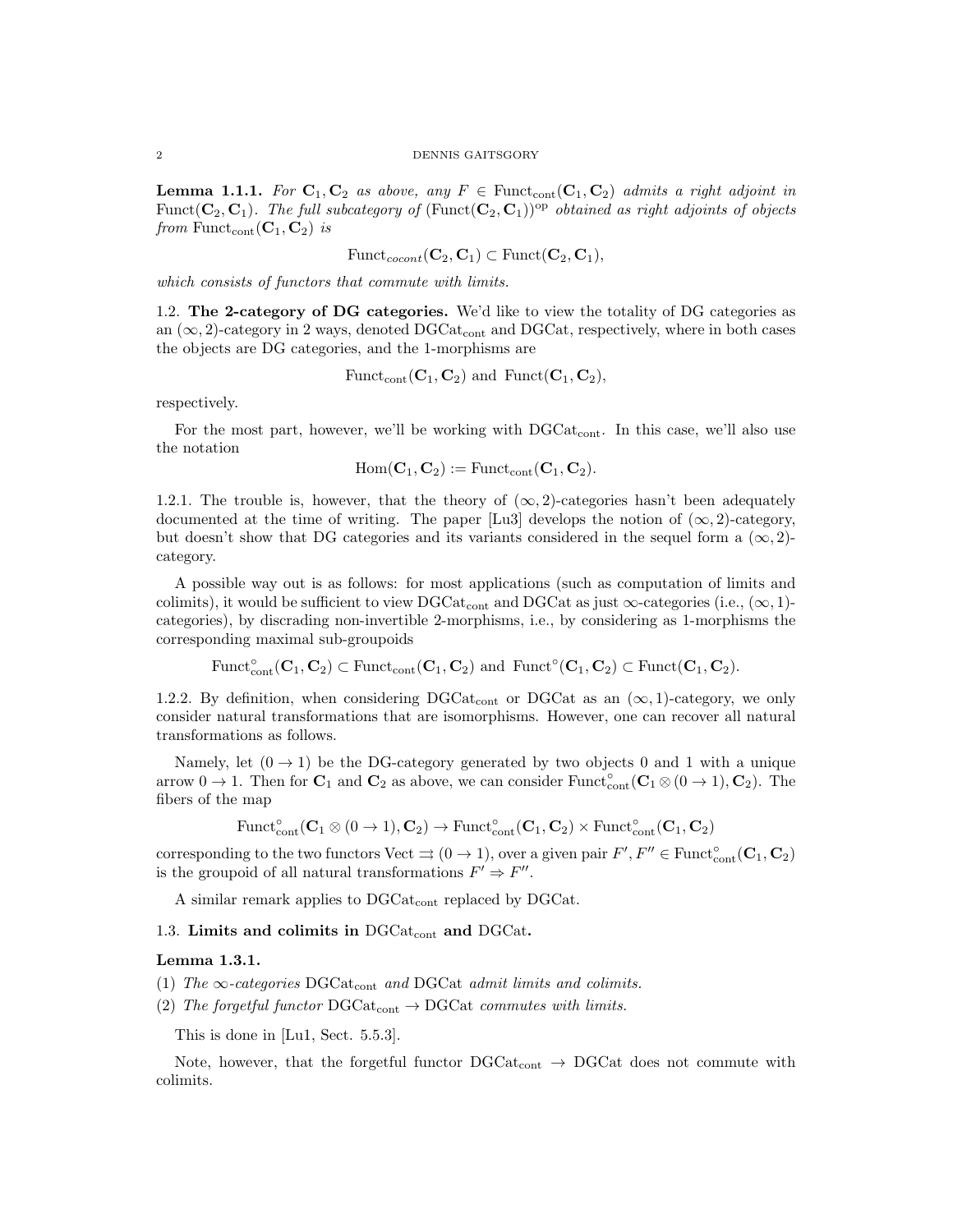1.3.2. A lemma on colimits. Let I be an  $\infty$ -category. Let  $i \mapsto \mathbf{C}_i$  be a functor  $I \to \text{DGCat}_{\text{cont}}$ . For  $i, j \in I$  and  $\alpha : i \to j$  let us denote the corresponding functor  $F_{\alpha} : \mathbf{C}_i \to \mathbf{C}_j$ .

By Lemma 1.1.1, each of the the functors  $F_{\alpha}$  admits a right adjoint in Funct( $\mathbf{C}_j$ ,  $\mathbf{C}_i$ ), denoted  $G_{\alpha}$ . Thus, we obtain a functor  $I^{\text{op}} \to \text{DGCat}$ .

The following assertion is, to be the best of our knowledge, due to J. Lurie:

#### Lemma 1.3.3.

(a) For every  $j \in I$ , the tautological evaluation functor

$$
\mathrm{ev}_j: \lim_{i\in I^\mathrm{op},G}\mathbf{C}_i\to \mathbf{C}_j
$$

admits a left adjoint, to be denoted  $\text{ins}_j$ .

(b) The functor

$$
\underset{j\in I,F}{colim} \mathbf{C}_j \rightarrow \underset{i\in I^{\mathrm{op}},G}{lim} \mathbf{C}_i,
$$

corresponding to the system of functors

$$
^{\prime} \text{ins}_{j} : \mathbf{C}_{j} \to \lim_{i \in I^{\text{op}}, G} \mathbf{C}_{i},
$$

is an equivalence of categories.

*Proof.* Let  $D$  be a DG category. By Lemma 1.1.1, maps in DGCat<sub>cont</sub>

$$
\Phi: \lim_{i\in I^{\mathrm{op}},G}\mathbf{C}_i \to \mathbf{D}
$$

are in bijection with maps in DGCat

$$
\Psi:{\bf D}\to \lim_{i\in I^{\rm op},G}{\bf C}_i
$$

that commute with limits. The latter are the same as systems of maps in DGCat,

$$
\Psi_i:{\bf D}\to {\bf C}_i,
$$

each commuting with limits, and such that  $G_{\alpha} \circ \Psi_j \simeq \Psi_i$  for  $\alpha : i \to j$ . The latter are the the same as systems of maps in DGCat<sub>cont</sub>

 $\Phi_i: \mathbf{C}_i \to \mathbf{D}$ 

satisfying

$$
\Phi_j \circ F_\alpha \simeq \Phi_i,
$$

which is the same as maps in  $DGCat_{cont}$ 

$$
\operatornamewithlimits{colim}_{i\in I,F}\mathbf C_i\to \mathbf D.
$$

1.3.4. One can right down the functor

$$
\lim_{\in I^{\mathrm{op}},G}\mathbf{C}_i\to \operatorname*{colim}_{j\in I,F}\mathbf{C}_j
$$

i.

in Lemma 1.3.3 more explicitly.

Namely, it equals

$$
\underset{i \in I}{colim} \text{ ins}_i \circ \text{ev}_i,
$$

where  $ins<sub>i</sub>$  denotes the tautological functor

$$
\mathbf{C}_i \to \operatornamewithlimits{colim}_{j \in I, F} \mathbf{C}_j,
$$

 $\Box$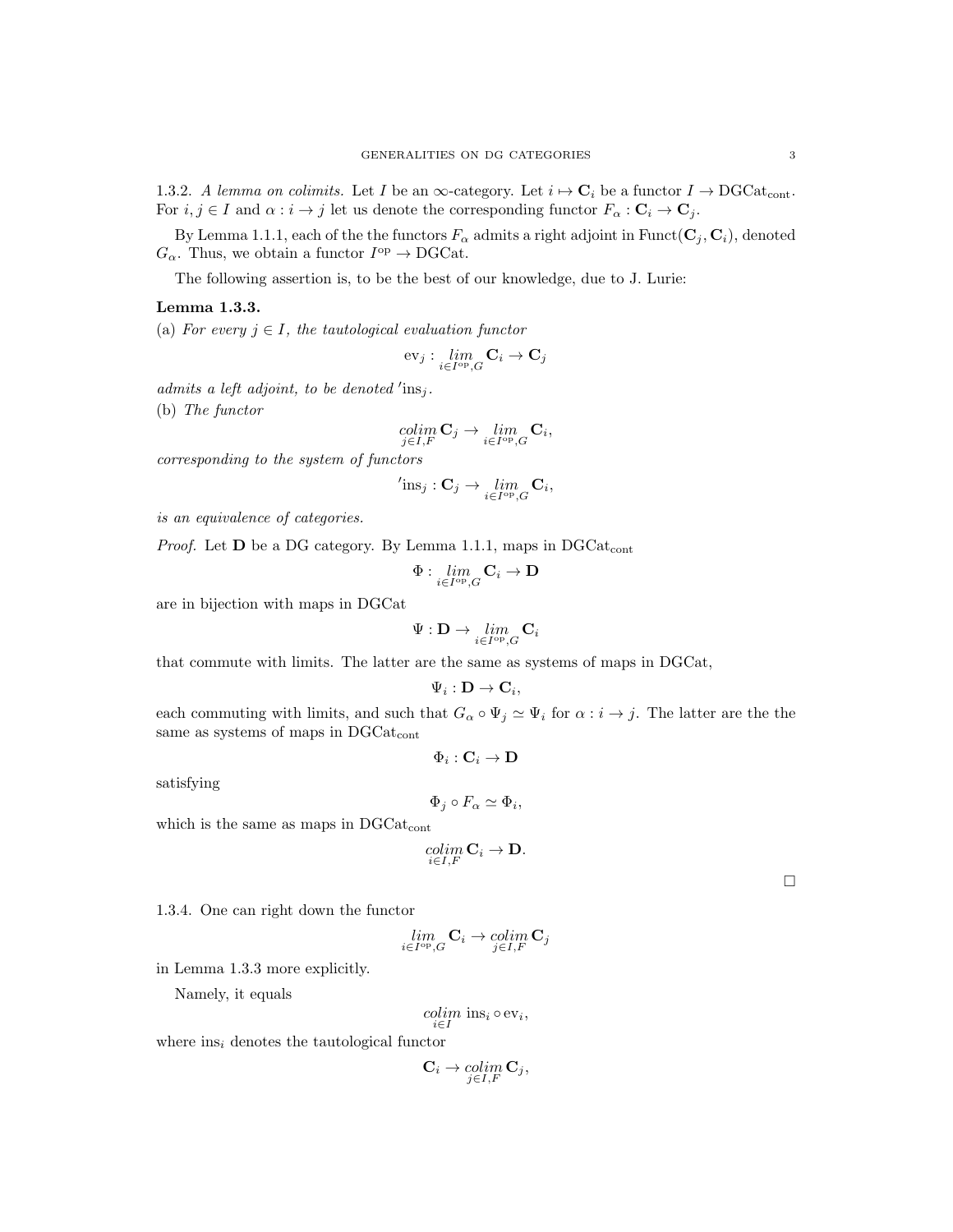1.3.5. Assume that in the above setting the functors  $G_{\alpha}$  also belong to Funct<sub>cont</sub>( $\mathbf{C}_j, \mathbf{C}_i$ ). Assume also that for every diagram  $A = i_1 \leftarrow j \rightarrow i_2$ , the category  $I_{A}$  is contractible. (This happens, e.g., when  $I$  is filtered.)

Lemma 1.3.6. Under the above circustamstances, the functor

$$
\mathbf{C}_{j_0} \stackrel{\text{ins}_{j_0}}{\longrightarrow} \underset{j \in I, G}{\text{colim}} \mathbf{C}_j \simeq \underset{i \in I^{\text{op}}, G}{\text{lim}} \mathbf{C}_i \stackrel{\text{ev}_{i_0}}{\longrightarrow} \mathbf{C}_{i_0}
$$

is canonically isomorphic to

$$
\underset{k \in I, \alpha: j_0 \to k, \beta: i_0 \to k}{colim} G_{\beta} \circ F_{\alpha},
$$

where the colimit is taken in Funct<sub>cont</sub>  $(\mathbf{C}_{j_0}, \mathbf{C}_{i_0})$ .

Proof. Consider the category

$$
{}'\mathbf{C} := \mathop{lar.lim}_{i \in I^{\mathrm{op}}, G} \mathbf{C}_i
$$

of all assignments

(1) 
$$
i \mapsto (\mathbf{c}_i \in \mathbf{C}_i), \quad (\gamma : i \to i') \mapsto (G_{\gamma}(\mathbf{c}_{i'}) \xrightarrow{\phi_{\gamma}} \mathbf{c}_i \in \mathbf{C}_i),
$$

equipped with the data of making the maps  $\phi_{\gamma}$  coherently associative. However, the maps  $\phi_{\gamma}$ are not required to be isomorphisms.

We have a fully faithful embedding

$$
\mathbf{C} := \underbrace{\lim_{i \in I^{\mathrm{op}}, G} \mathbf{C}_j}_{i \in I^{\mathrm{op}}, G} \hookrightarrow \underbrace{\lim_{i \in I^{\mathrm{op}}, G} \mathbf{C}_i}_{=: I^{\mathrm{op}}, G} =: {'}\mathbf{C}
$$

whose essential image consists of those objects (1), for which the maps  $\phi_{\gamma}$  are isomorphisms.

For a given index j and  $\mathbf{c}_i \in \mathbf{C}_i$ , the assignment

(2) 
$$
i \mapsto \operatornamewithlimits{colim}_{k \in I, \alpha: j \to k, \beta: i \to k} G_{\beta} \circ F_{\alpha}
$$

naturally upgrades to an object of 'C. Indeed, for  $\gamma : i \to i'$ , the corresponding map is

$$
(3) \quad G_{\gamma} \left( \underset{k \in I, \alpha: j \to k, \beta': i' \to k}{\text{colim}} G_{\beta'} \circ F_{\alpha}(\mathbf{c}_j) \right) \simeq \underset{k \in I, \alpha: j \to k, \beta': i' \to k}{\text{colim}} G_{\gamma} \circ G_{\beta'} \circ F_{\alpha}(\mathbf{c}_j) \simeq
$$
\n
$$
\simeq \underset{k \in I, \alpha: j \to k, \beta': i' \to k}{\text{colim}} G_{\beta' \circ \gamma} \circ F_{\alpha}(\mathbf{c}_j) \to \underset{k \in I, \alpha: j \to k, \beta: i \to k}{\text{colim}} G_{\beta} \circ F_{\alpha}(\mathbf{c}_j),
$$

where the first isomorphism results from the continuity of the functor  $G_{\gamma}$ , and the last arrow corresponds to the functor of index categories

(4) 
$$
\{k \in I, \alpha : j \to k, \beta' : i' \to k\} \to \{k \in I, \alpha : j \to k, \beta : i \to k\},\
$$

given by pre-composition with  $\gamma$ .

It is clear that the assignment (2) defines a functor  $\mathbf{C}_j \to \prime \mathbf{C}$ . Denote this functor by  $\prime$ ins<sub>j</sub>.

It follows from the construction that for  $c_j \in C_j$  and  $c \in C \subset C$ , we have a canonical isomorphism

$$
Maps_{\mathbf{C}}('ins_j(\mathbf{c}_j), \mathbf{c}) \simeq Maps_{\mathbf{C}_j}(\mathbf{c}_j, \text{ev}_j(\mathbf{c})).
$$

Hence, by the  $(ins<sub>i</sub>, ev<sub>i</sub>)$ -adjunction, it remains to show that when I satisfies the assumtion of the lemma, the essential image of the functor  $\prime$ ins<sub>j</sub> belongs to **C**  $\subset$  '**C**.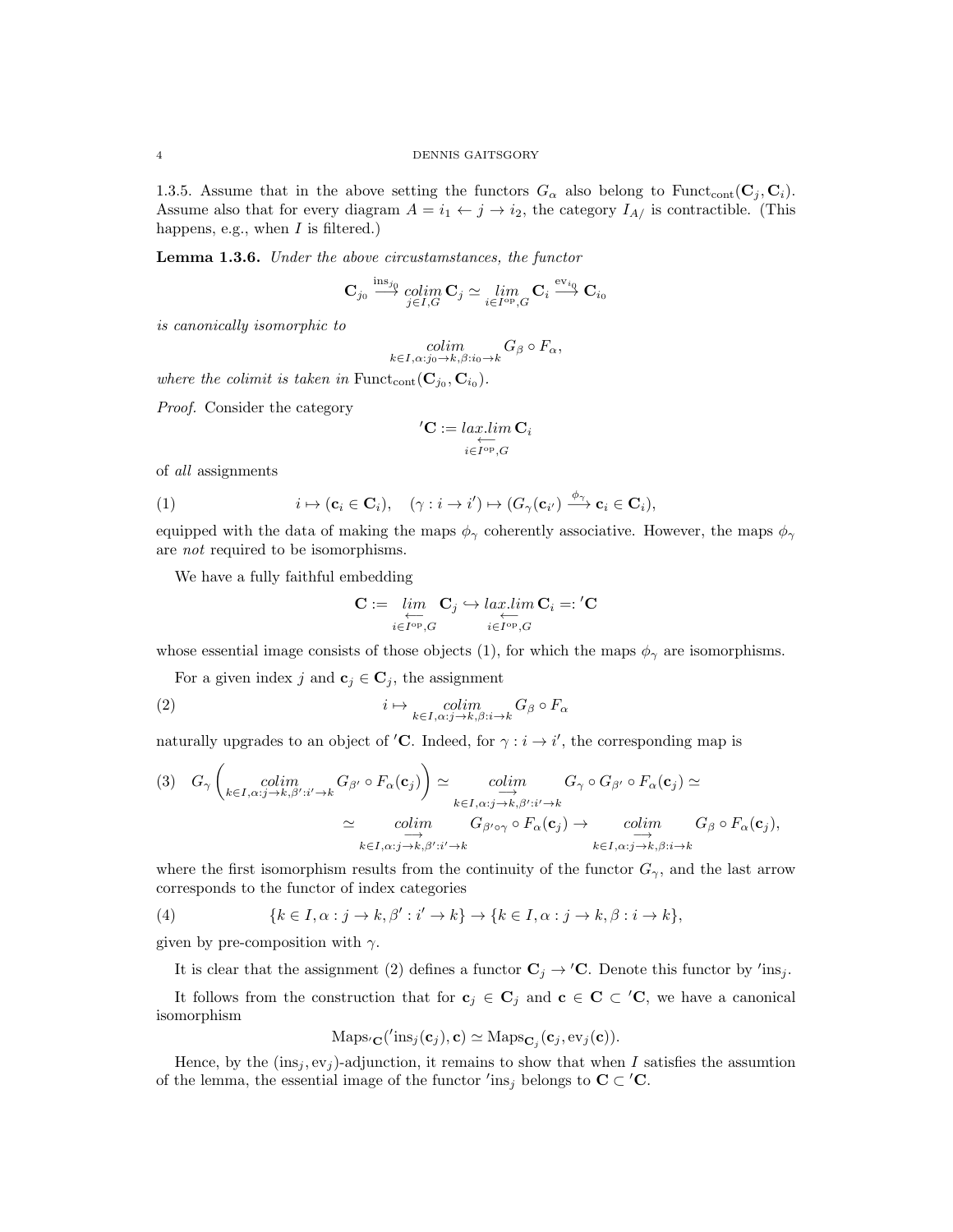I.e., we have to show that for an arrow  $\gamma : i \to i'$  in I and  $\mathbf{c}_j \in \mathbf{C}_j$ , the map (3) is an isomorphism. For that it is sufficient to show that the functor (4) is cofinal. I.e., we have to show that for a given

$$
k \in I, \alpha : j \to k, \beta : i \to k,
$$

the category

$$
\{k' \in I, \delta : k \to k', \beta' : i' \to k', \delta \circ \beta \sim \beta' \circ \gamma\}
$$

is contractible. However, the latter is exactly the assumption on I.

 $\Box$ 

1.4. **Tensor products.** One of the main advantages of  $DGCat_{cont}$  as opposed to  $DGCat$  is the monoidal structure. Namely, DGCat<sub>cont</sub> carries a canonical symmetric monoidal structure given by tensor product:

For  $C_1, C_2 \in \text{DGCat}_{cont}$  is characterized by the property that  $\text{Funct}_{cont}(C_1 \otimes C_2, D)$  consists of functors

$$
\mathbf{C}_1 \times \mathbf{C}_2 \to \mathbf{D}
$$

that are k-linear and commute with colimits in each variable.

The basic reference for this is [Lu2, Sect. 6.3.2]. Namely, Propositions 6.3.2.18 and 6.3.2.7 define on the the category of presentable stable  $\infty$ -categories a structure of symmetric monoidal  $\infty$ -category. One then makes DGCat<sub>cont</sub> into a symmetric monoidal category by realizing it as modules over the symmetric algebra object Vect in the symmetric monoidal  $\infty$ -category of presentable stable ∞-categories.

Lemma 1.4.1. The formation of tensor products commutes with formation of colimits in each variable.

The proof follows, e.g., from [Lu2, Prop. 6.3.1.16] using Lemma 1.3.3.

1.5. Fully faithful functors. Let  $\Phi : \mathbb{C}_1 \to \mathbb{C}_2$  be a continuous functor between DG categories. Assume that  $\Phi$  is fully faithfil.

Question 1.5.1. Is it true that the functor  $\Phi \otimes \mathrm{Id}_{D} : C_1 \otimes D \to C_2 \otimes D$  is fully faithful for any  $\mathbf{D} \in \mathrm{DGCat}\,?$ 

The answer to the above question is "yes" at least in the following cases:

(a) If  $\Phi$  admits a left adjoint, or a continuous right adjoint.

(b) If D is dualizable (see next section).

(c) Both  $C_1$  and  $C_2$  are dualizable, and  $D$  is isomorphic to the limit in DGCat<sub>cont</sub> of dualizable categories.

### 2. Dualizable categories

The notion of dualizable category is also, as far as we know, due to J. Lurie.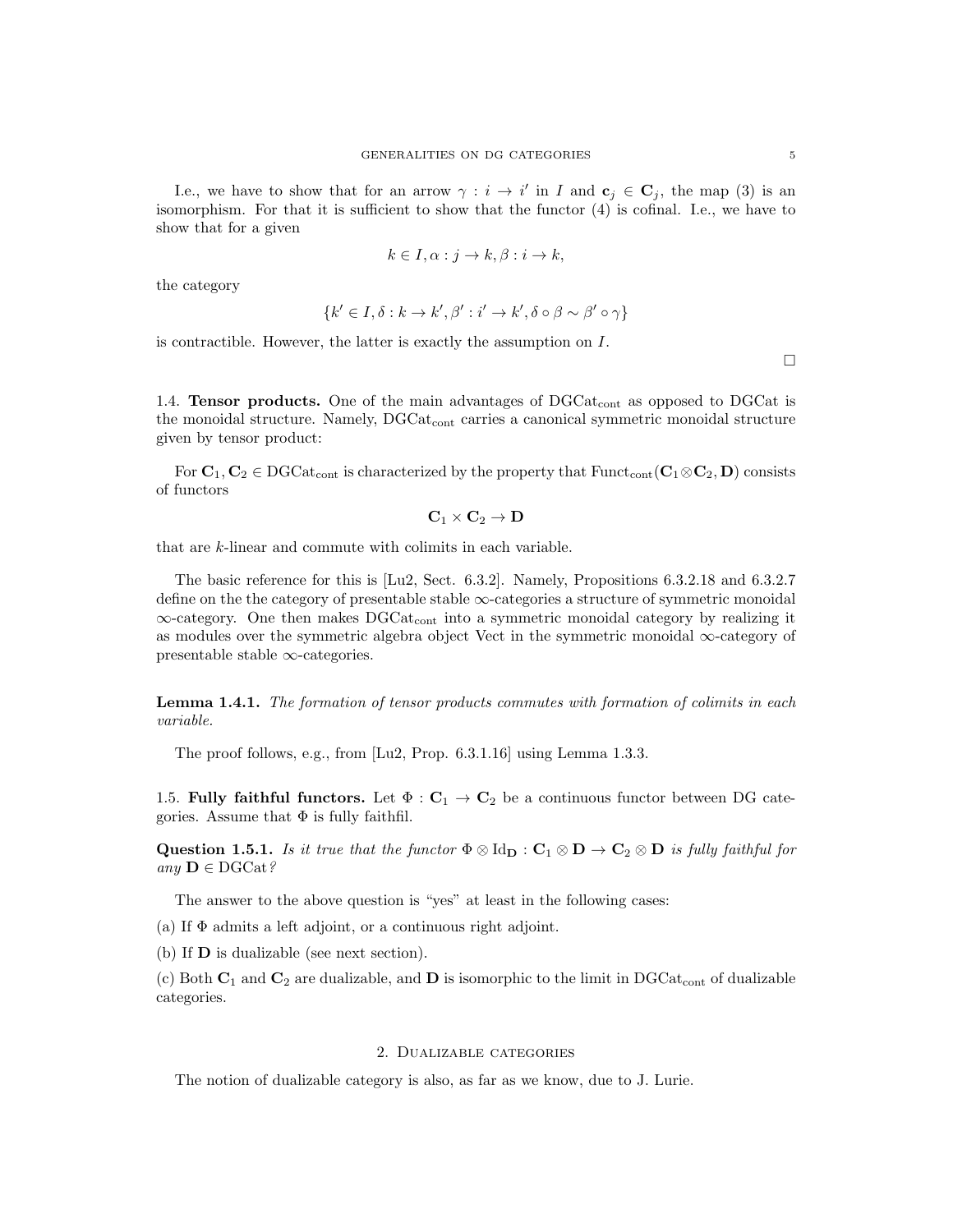2.1. Duality datum. Let  $C$  be a DG-category. We say that  $C$  is dualizable, of there exists another DG-category  $\mathbb{C}^{\vee}$  endowed with morphisms in DGCat<sub>cont</sub>

$$
\mu: \text{Vect} \to \mathbf{C}^\vee \otimes \mathbf{C} \text{ and } \epsilon: \mathbf{C} \otimes \mathbf{C}^\vee \to \text{Vect},
$$

satisfying the usual duality axioms, i.e., the compositions

$$
\mathbf{C} \overset{\mathrm{Id}_{\mathbf{C}} \otimes \mu}{\longrightarrow} \mathbf{C} \otimes \mathbf{C}^\vee \otimes \mathbf{C} \overset{\epsilon \otimes \mathrm{Id}_{\mathbf{C}}}{\longrightarrow} \mathbf{C}
$$

and

$$
\mathbf{C}^\vee \overset{\mu\otimes \mathrm{Id}_\mathbf{C}}{\longrightarrow} \mathbf{C}^\vee \otimes \mathbf{C} \otimes \mathbf{C}^\vee \overset{\mathrm{Id}_\mathbf{C} \otimes \varepsilon}{\longrightarrow} \mathbf{C}^\vee
$$

are isomorphic to the identity functor.

2.1.1. Tautologically, one can say that C is dualizable if it is such as a 0-object of the  $(\infty, 1)$ category DGCatcont, see e.g. Sect. 5 for a reminder what it means to be a dualizable object in a monoidal category.

2.1.2. Alternatively, C is dualizable if there exists a DG-category  $\mathbb{C}^{\vee}$  endowed with a pairing  $\mathbf{C} \otimes \mathbf{C}^{\vee} \to \mathrm{Vect}$  in DGCat<sub>cont</sub> which induces an equivalence

(5) 
$$
\mathbf{C}^{\vee} \otimes \mathbf{D} \to \text{Funct}_{\text{cont}}(\mathbf{C}, \mathbf{D})
$$

for any  $D \in \text{DGCat}_{\text{cont}}$ . In particular,  $C^{\vee}$  can be identified with  $\text{Funct}_{\text{cont}}(C, \text{Vect})$ .

2.1.3. Equivalently, there should exist a functor Vect  $\to \mathbb{C}^{\vee} \otimes \mathbb{C}$  in DGCat<sub>cont</sub> which for any  $D_1, D_2$  induces an equivalence

(6) 
$$
\text{Funct}_{\text{cont}}(\mathbf{C} \otimes \mathbf{D}_1, \mathbf{D}_2) \simeq \text{Funct}_{\text{cont}}(\mathbf{D}_1, \mathbf{C}^{\vee} \otimes \mathbf{D}_2).
$$

2.1.4. Since the tensor product on DGCat<sub>cont</sub> is symmetric, we have that  $\mathbb{C}^{\vee}$  is the dual of C if and only if  $C$  is the dual of  $C^{\vee}$ .

2.1.5. Dualizable categories enjoy nice properties regarding limits and colimits:

**Lemma 2.1.6.** Let  $i \mapsto C_i$  be a functor  $I \to DGCat_{cont}$ . Let **D** be dualizable.

(1) The natural functor

$$
\mathbf{D}\otimes\lim_{I}\mathbf{C}_{i}\to\lim_{I}\left(\mathbf{D}\otimes\mathbf{C}_{i}\right)
$$

is an equivalence.

(2) The natural functor

$$
\underset{I}{colim}\text{ Funct}_{\text{cont}}(\mathbf{D},\mathbf{C}_i)\rightarrow\text{Funct}_{\text{cont}}(\mathbf{D},\underset{I}{colim}\,\mathbf{C}_i)
$$

is an equivalence, i.e.,  $\bf{D}$  is compact as an object of DGCat<sub>cont</sub> (the colimit in LHS is taken within  $DGCat_{cont}$ ).

Proof. For point (1), the LHS can be rewritten as

$$
\mathrm{Funct}_{\mathrm{cont}}(\mathbf{D}^{\vee}, \lim_{I} \mathbf{C}_{i}) \simeq \lim_{I} \mathrm{Funct}_{\mathrm{cont}}(\mathbf{D}^{\vee}, \mathbf{C}_{i}),
$$

which is equivalent to the RHS.

Point (2) follows from equation (5).

 $\Box$ 

2.2. Dual functors. If  $C_1, C_2$  are dualizable, there exists a canonical equivalence

 $\text{Funct}_{\text{cont}}(\mathbf{C}_1, \mathbf{C}_2) \simeq \mathbf{C}_1^{\vee} \otimes \mathbf{C}_2 \simeq \text{Funct}_{\text{cont}}(\mathbf{C}_2^{\vee}, \mathbf{C}_1^{\vee}),$ 

which we'll denote  $F \mapsto F^{\vee}$ .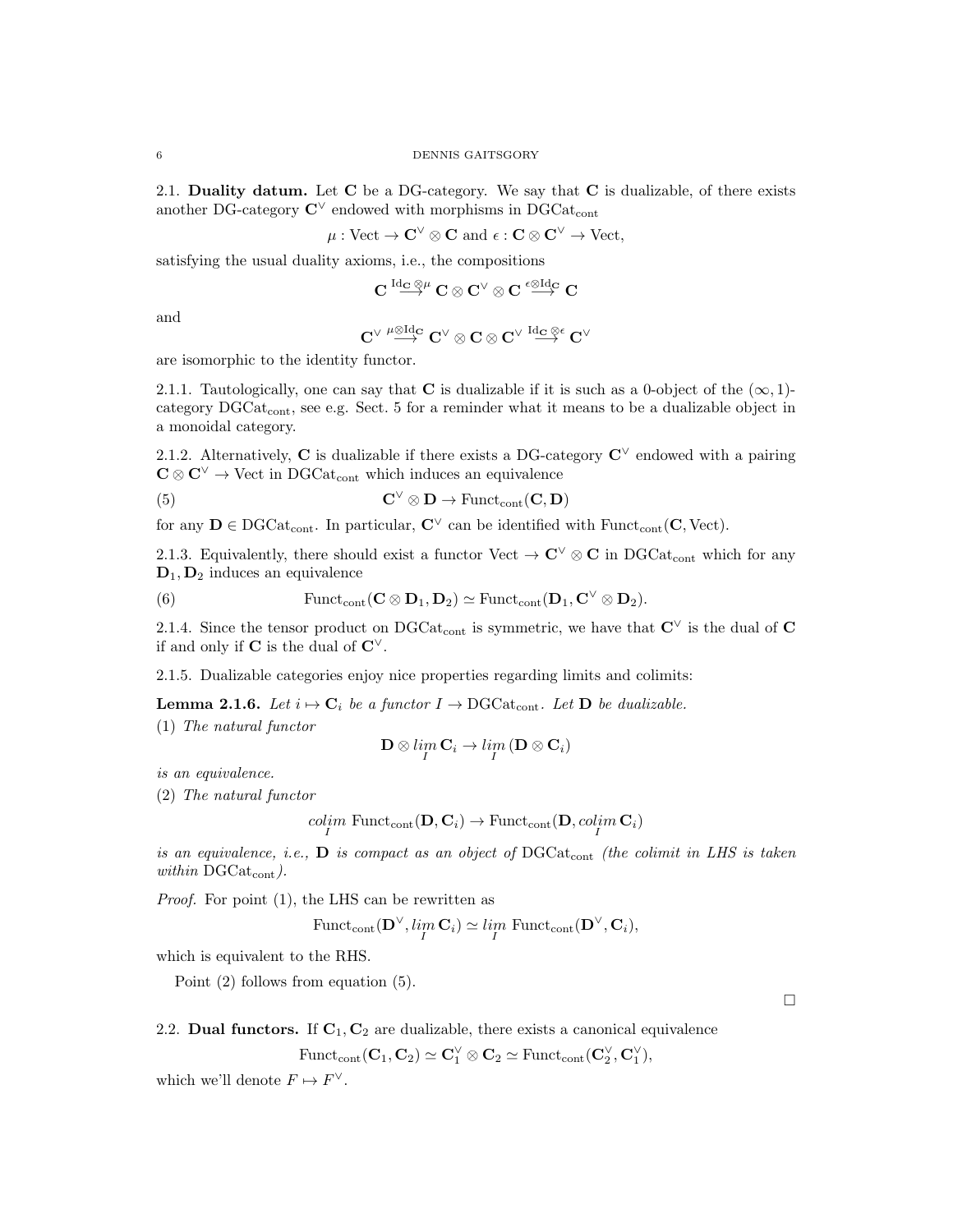2.2.1. Limits and duals. Let us return to the set-up of Sect. 1.3.5, and let us assume that the functors  $G_{\alpha}$  belong to DGCat<sub>cont</sub>. Assume that each  $\mathbf{C}_i$  is dualizable. In this case, the data of  $G_{\alpha} : \mathbf{C}_j \to \mathbf{C}_i$  gives rise to yet another functor  $I \to \text{DGCat}_{\text{cont}}$ , namely,  $i \mapsto \mathbf{C}_i$  and  $(\alpha : i \to j) \mapsto G_{\alpha}^{\vee}$ .

**Lemma 2.2.2.** Under the above circumstances,  $\underset{i \in I, F}{colim} \mathbf{C}_i$  is dualizable, and its dual is canonically equivalent to  $\operatorname{colim}_{i\in I, G^{\vee}} \mathbf{C}^{\vee}_i$ . This equivalence is uniquely characterized by the property that for  $i_0 \in I$ , we have

$$
(\text{in}_{{\rm S}_{i_0,G} \vee})^{\vee} \simeq {\rm ev}_{i_0,G},
$$

in a way compatible with arrows in I.

In formula (7), the notation  $ins_{i_0,G}\vee$  means the functor

$$
\operatorname{ins}_{i_0}: \mathbf C_{i_0}^\vee \to \operatornamewithlimits{colim}_{i \in I, G^\vee} \mathbf C_i^\vee,
$$

and the notation  $ev_{i_0,G}$  means the functor

$$
\mathrm{ev}_{i_0}:\varprojlim_{I^{\mathrm{op}},G}\mathbf{C}_i\to\mathbf{C}_{i_0}.
$$

Proof. First, let construct a pairing

(8) 
$$
\left(\underset{i\in I, G^{\vee}}{\underset{\longrightarrow}{\text{colim}}} \mathbf{C}_{i}^{\vee}\right) \otimes \left(\underset{i\in I^{\text{op}}, G}{\underset{\longleftarrow}{\text{lim}}} \mathbf{C}_{i}\right) \to \text{Vect}.
$$

To do this, it is sufficient to specify the corresponding pairings

(9) 
$$
\mathbf{C}_{i_0}^{\vee} \otimes \left( \lim_{\substack{i \in I^{\mathrm{op}}, G}} \mathbf{C}_i \right) \to \text{Vect}, \quad i_0 \in I,
$$

compatible with the functors  $G^{\vee}_{\alpha}$ . The pairing (9) is given by

$$
\mathbf{C}_{i_0}^{\vee} \otimes \left(\varprojlim_{i \in I^{\mathrm{op}}, G} \mathbf{C}_i\right) \overset{\mathrm{Id} \otimes \mathrm{ev}_{i_0}}{\longrightarrow} \mathbf{C}_{i_0}^{\vee} \otimes \mathbf{C}_{i_0} \to \mathrm{Vect}\,.
$$

Now let us prove that the pairing (8) induces an equivalence

(10) 
$$
\left(\underset{i\in I, G^{\vee}}{\underset{\sim}{colim}} \mathbf{C}_{i}^{\vee}\right) \simeq \left(\underset{i\in I^{op}, G}{\underset{\sim}{lim}} \mathbf{C}_{i}\right)^{\vee}.
$$

By [De, Prop. 2.3], it suffices to show that for any  $\mathbf{D} \in \text{DGCat}_{cont}$  the functor

$$
(\lim_{\substack{\longleftarrow \\ i \in I^{op}, G}} \mathbf{C}_i) \otimes \mathbf{D} \to \mathrm{Funct}_{\mathrm{cont}} \left( (\underset{i \in I, G^{\vee}}{\mathrm{colim}} \mathbf{C}_i^{\vee}), \mathbf{D} \right)
$$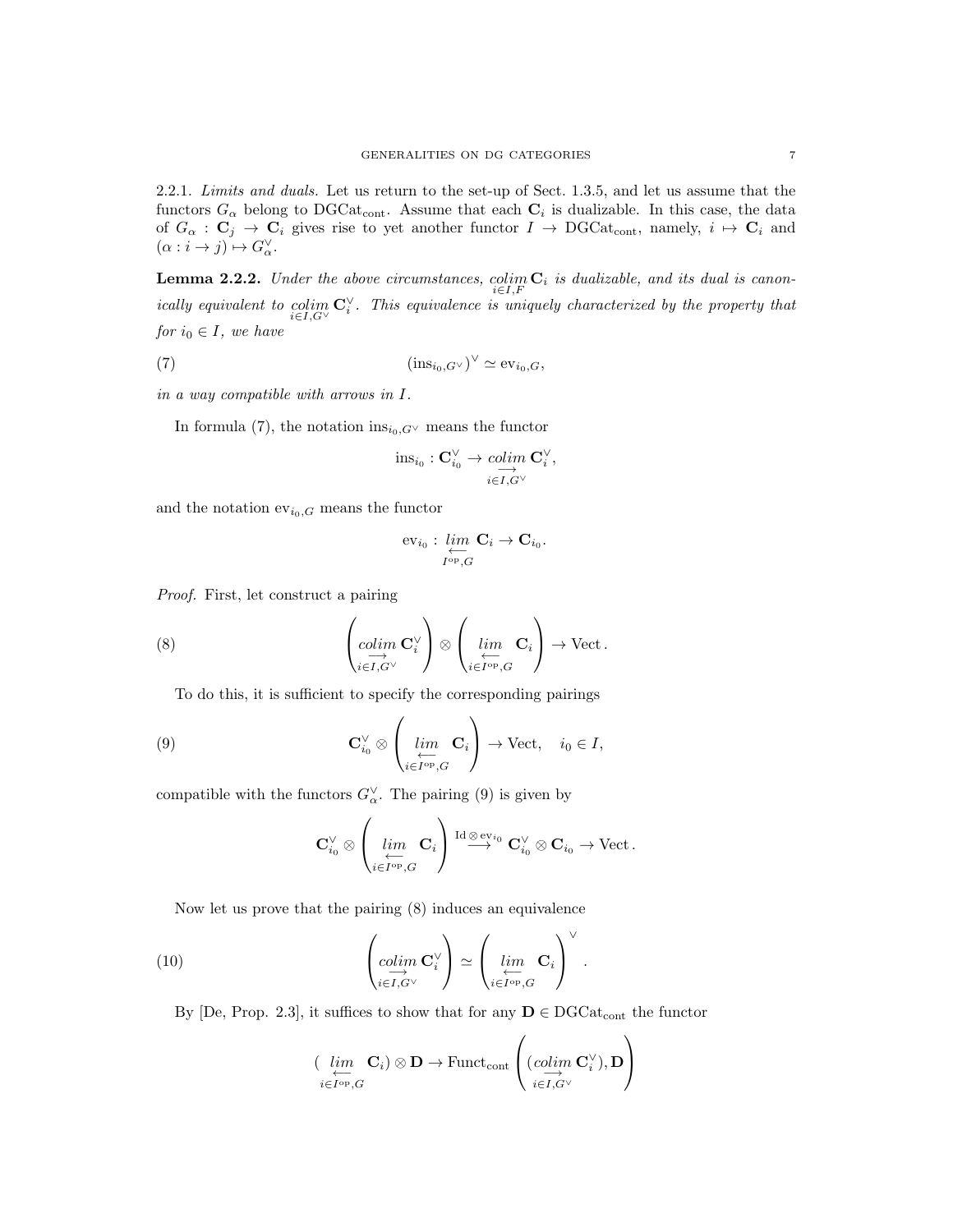induced by (8) is an equivalence. To this end, one checks that the above functor is isomorphic to the composition of the equivalences

$$
\begin{aligned}\n&\left(\lim_{i\in I^{\text{op}},G} \mathbf{C}_i\right) \otimes \mathbf{D} \simeq \underbrace{(colim_{i\in I, F} \mathbf{C}_i)}_{i\in I, F} \otimes \mathbf{D} \simeq \underbrace{colim_{i\in I, (F \otimes \text{Id})} (\mathbf{C}_i \otimes \mathbf{D})}_{i\in I^{\text{op}}, (G \otimes \text{Id})} \underbrace{(C_i \otimes \mathbf{D})}_{i\in I^{\text{op}}, (G \otimes \text{Id})} \simeq \\
&\simeq \underbrace{\lim_{i\in I^{\text{op}}}}_{i\in I, G^{\vee}} \text{Funct}_{\text{cont}} \left(\mathbf{C}_i^{\vee}, \mathbf{D}\right) \simeq \text{Funct}_{\text{cont}} \left(\underbrace{(colim_{i\in I, G^{\vee}} \mathbf{C}_i^{\vee}), \mathbf{D}}_{i\in I, G^{\vee}}\right),\n\end{aligned}
$$

where the first and third equivalence are obtained by applying Lemma 1.3.3, and the limit of Funct<sub>cont</sub> $(\mathbf{C}^{\vee}_i, \mathbf{D})$  is taken with respect to the functors

$$
\mathrm{Funct}_{\mathrm{cont}}(\mathbf{C}_{j}^{\vee}, \mathbf{D}) \longrightarrow \mathrm{Funct}_{\mathrm{cont}}(\mathbf{C}_{i}^{\vee}, \mathbf{D}), \quad \mathsf{F} \mapsto \mathsf{F} \circ G_{\alpha}^{\vee}, \quad \alpha : i \to j.
$$

The characterization of the equivalence (10) given by (7) follows from the definition of the pairing  $(8)$ .

2.2.3. It's also easy to see that if, under the above circumstances, each of the categories  $C_i$  is compactly generated, then so is  $\mathbf{C} := colim_{I,F} \mathbf{C}_i$ . Indeed, the functors  $\Phi_i : \mathbf{C}_i \to \mathbf{C}$  send compact objects to compact ones.

2.3. Compactly generated categories. Assume now that C is compactly generated. I.e., we can write  $C \simeq \text{Ind}(C^c)$ , where  $C^c$  is a small (non-cocomplete) DG category consisting of compact objects of C.

For any DG-category D we have that  $Function(C, D)$  is equivalent to the category

 $\text{Funct}(\mathbf{C}^c, \mathbf{D})$ 

of just k-linear functors  $\mathbf{C}^c \to \mathbf{D}$ .

Note that we have a canonical pairing in  $DGCat_{cont}$ :

$$
Ind(\mathbf{C}^c) \otimes Ind((\mathbf{C}^c)^{op}) \to Vect,
$$

given by the Yoneda pairing  $\mathbf{C}^c \times (\mathbf{C}^c)^{\text{op}} \to \text{Vect}$ .

**Proposition 2.3.1.** The above pairing makes  $Ind((\mathbf{C}^c)^{op})$  into a dual of C. In particular, any compactly generated DG-category is dualizable.

Proof. We'll check that for any **D** the above pairing defines an equivalence

$$
\mathrm{Ind}((\mathbf{C}^c)^{\mathrm{op}})\otimes \mathbf{D}\rightarrow \mathrm{Funct}_{\mathrm{cont}}(\mathbf{C},\mathbf{D})\simeq \mathrm{Funct}(\mathbf{C}^c,\mathbf{D}).
$$

It will be convenient to use the following characterization of the the tensor product operation on DGCatcont:

$$
\mathbf{D}_1\otimes \mathbf{D}_2\simeq \left(\mathrm{Funct}_{\mathrm{cont}}(\mathbf{D}_1,\mathbf{D}_2^{\mathrm{op}})\right)^{\mathrm{op}}.
$$

Hence, we obtain that

$$
\mathrm{Ind}((\mathbf{C}^c)^{\mathrm{op}})\otimes \mathbf{D}\simeq (\mathrm{Funct}((\mathbf{C}^c)^{\mathrm{op}},\mathbf{D}^{\mathrm{op}}))^\mathrm{op}\simeq \mathrm{Funct}(\mathbf{C}^c,\mathbf{D}),
$$

as required.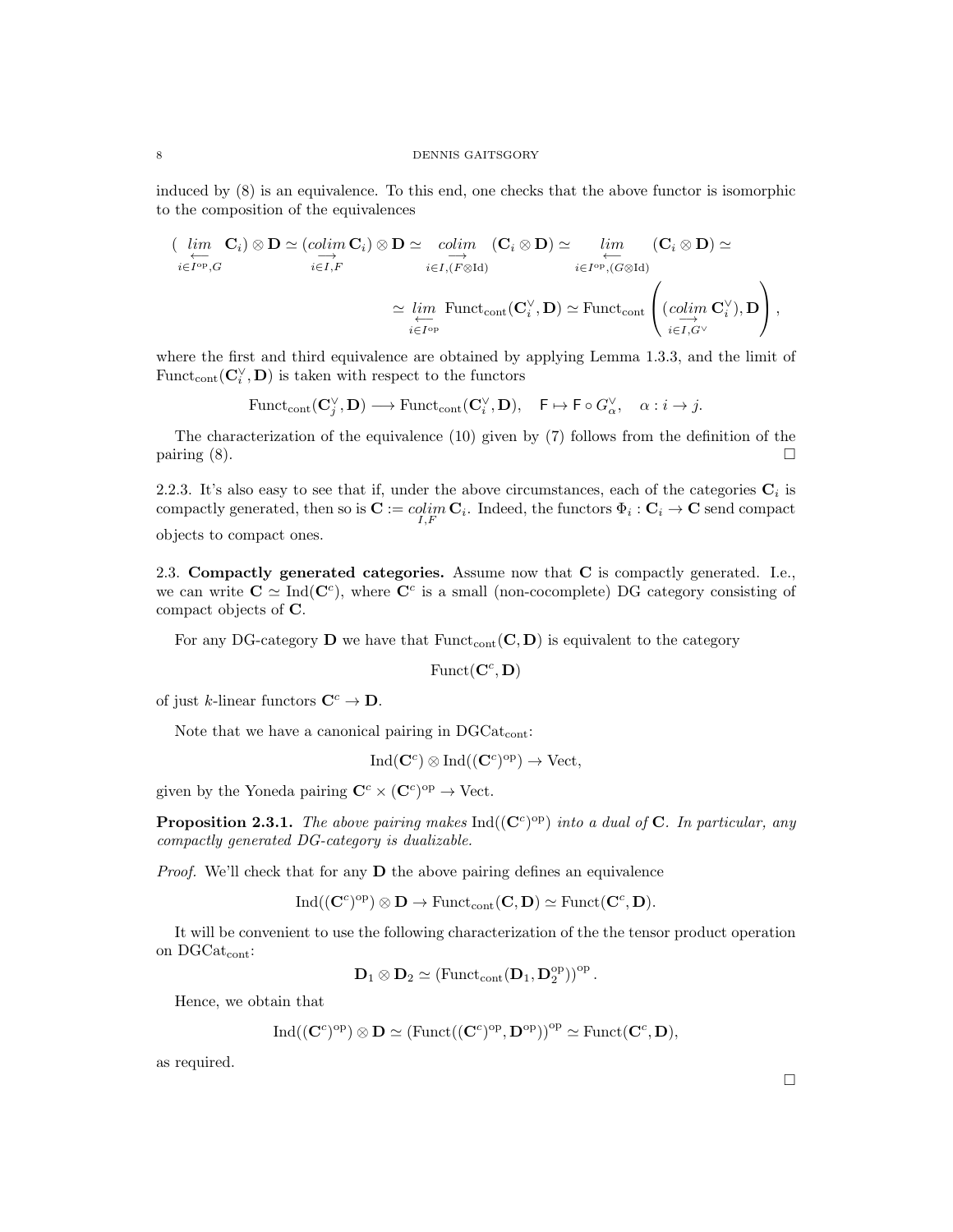2.3.2. Duality and adjunction. Let  $C_1$  and  $C_2$  be two compactly generated categories, and  $F: \mathbf{C}_1 \to \mathbf{C}_2$  a functor that sends  $\mathbf{C}_1^c$  to  $\mathbf{C}_2^c$ . This is a necessary and sufficient for the adjoint functor

$$
F^R: \mathbf{C}_2 \to \mathbf{C}_1
$$

to belong to  $\text{Funct}_{\text{cont}}(\mathbf{C}_2, \mathbf{C}_1)$ .

Let  $F^{c,op}$  denote the functor

$$
(\mathbf{C}^c_1)^{\mathrm{op}} \to (\mathbf{C}^c_2)^{\mathrm{op}},
$$

obtained from  $F^c: \mathbf{C}_1^c \to \mathbf{C}_2^c$  by reversing the arrows. Let  $F^{\rm op} := \text{Ind}(F^{c, op})$  be its ind-extension

$$
\mathbf{C}_1^\vee\simeq \mathrm{Ind}(\mathbf{C}_1^\mathrm{op})\to \mathrm{Ind}(\mathbf{C}_2^\mathrm{op})\simeq \mathbf{C}_2^\vee.
$$

**Lemma 2.3.3.** Under the above circumstances, the functor  $F^{\text{op}}$  is the left adjoint of  $F^{\vee}$ , and F is the left adjoint of  $(F^{\text{op}})^\vee$ .

## 3. The Barr-Beck-Lurie theorem

3.1. The General set-up. Let us first review the general Barr-Beck-Lurie theorem. Let C and  $\bf{D}$  be  $\infty$ -categories that admit limits and colimits. Let

$$
F: \mathbf{C} \rightleftarrows \mathbf{D}: G
$$

be a pair of mutually adjoint functors. Consider the monad  $A = G \circ F : \mathbf{C} \to \mathbf{C}$ . The functor G naturally factors through

$$
\mathbf{C} \leftarrow A\text{-}\mathrm{mod}_\mathbf{C} \stackrel{G'}{\leftarrow} \mathbf{D}.
$$

Note that the functor G' itself admits a left adjoint F', defined as follows: for  $X \in A$ -mod<sub>C</sub> the assignment

$$
n \mapsto F(A^{\times n}(X))
$$

is naturally a simplicial object of D, which we denote by  $F(A_{\bullet}(X))$  and we define

$$
F'(X) := |F(A_{\bullet}(X))|.
$$

**Proposition 3.1.1.** The functor  $G'$  and  $F'$  define mutually inverse equivalences if and only if the following two conditions hold:

- The functor G is conservative.
- If  $X_{\bullet} \in \mathbb{D}$  is a simplicial object, such that  $G(X_{\bullet})$  is split, then the natural map  $|G(X_{\bullet})| \to G(|X_{\bullet}|)$  is an isomorphism.

*Proof.* We'll prove the "if" direction. Since  $G'$  is conservative, it is enough to show that  $F'$  is fully faithful, i.e., that the adjunction map

$$
X \mapsto G' \circ F'(X)
$$

is an isomorphism. It is enough to show that it is an isomorphism after applying the forgetful functor  $A\text{-mod}_{\mathbb{C}} \to \mathbb{C}$ .

Note that the simplicial object  $F(A_{\bullet}(X)) \in \mathbf{D}$  is such that  $G(F(A_{\bullet}(X)))$  is split with the  $-1$ -st term being X. Hence, by assumption

$$
G(|F(A_{\bullet}(X))|) \simeq |G(F(A_{\bullet}(X)))| \simeq X
$$

as required.  $\Box$ 

3.1.2. Easy Barr-Beck. A particularly easy case of the above proposition is when the functor G commutes with colimits. In this case we see that the functors  $F'$  and  $G'$  are mutually inverse if and only if  $G$  is conservative.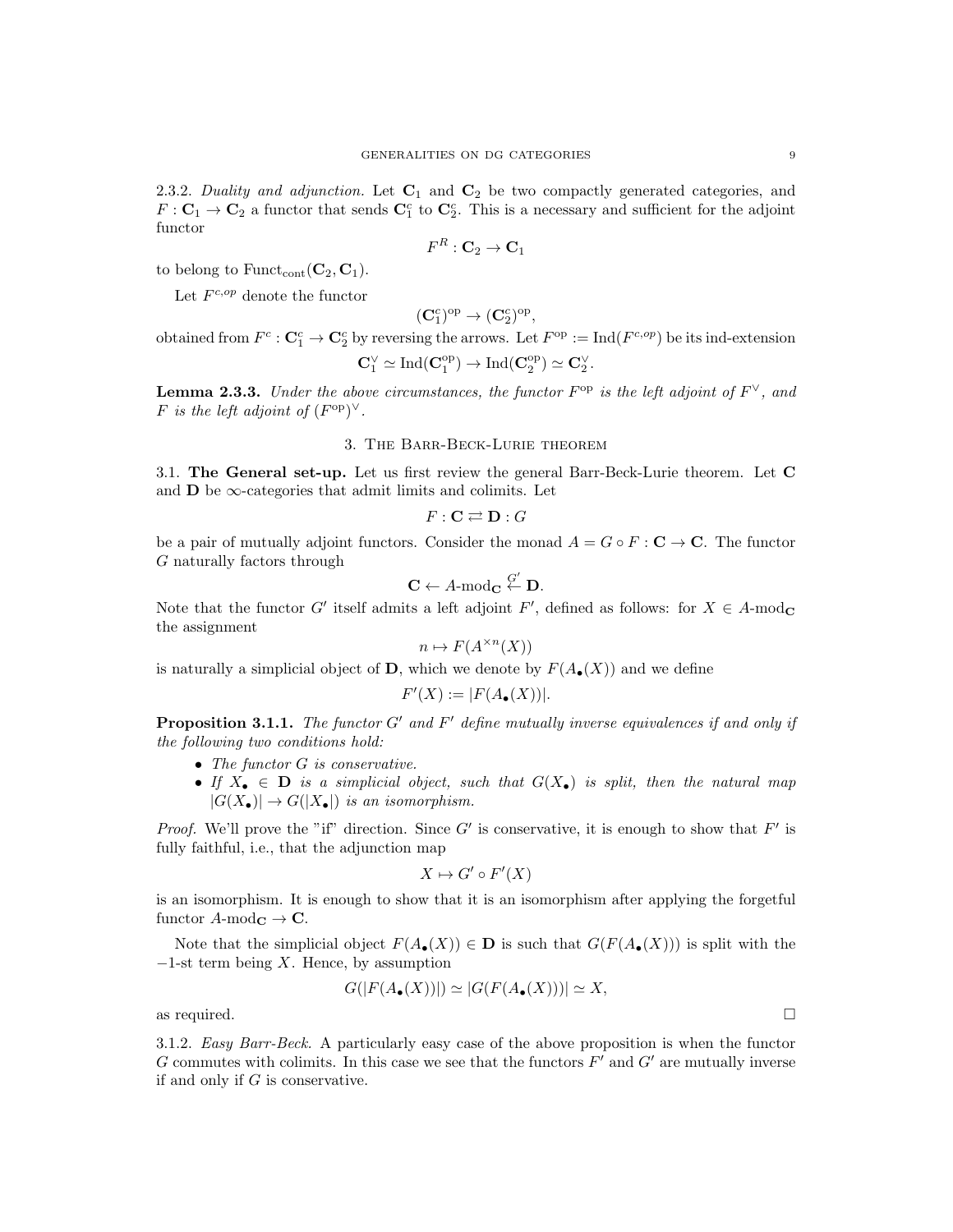3.2. Monads and tensor products. Let  $C_1, C_2$  be DG-categories, and let  $A_i : C_i \to C_i$ ,  $i = 1, 2$  be monads that belong to Funct<sub>cont</sub>  $(\mathbf{C}_i, \mathbf{C}_i)$ . Let  $\mathbf{C} := \mathbf{C}_1 \otimes \mathbf{C}_2$ , and let  $\mathsf{A} = \mathsf{A}_1 \otimes \mathsf{A}_2$ .

Proposition 3.2.1. The natural functor

$$
\mathsf{A}_1\text{-}\mathrm{mod}_{\mathbf{C}_1}\otimes\mathsf{A}_2\text{-}\mathrm{mod}_{\mathbf{C}_2}\rightarrow\mathsf{A}\text{-}\mathrm{mod}_\mathbf{C}
$$

is an equivalence.

*Proof.* Let  $F_i$ ,  $G_i$  denote the pair of adjoint functors

$$
\mathsf{F}_i : \mathsf{A}_i\text{-}\mathrm{mod}_{\mathbf{C}_i} \leftrightarrows \mathbf{C}_i : \mathsf{G}_i.
$$

Consider the forgetful functor

$$
\mathsf{G}_1 \otimes \mathsf{G}_2: \mathsf{A}_1\text{-}\mathrm{mod}_{\mathbf{C}_1} \otimes \mathsf{A}_2\text{-}\mathrm{mod}_{\mathbf{C}_2} \rightarrow \mathbf{C}_1 \otimes \mathbf{C}_2 \simeq \mathbf{C}.
$$

Its left adjoint is  $F_1 \otimes F_2$ , and the resulting monad on C is A. By Sect. 3.1.2, it suffices to show that  $G_1 \otimes G_2$  is conservative. The latter is equivalent to the image of  $F_1 \otimes F_2$  generating  $A_1$ -mod<sub>C<sub>1</sub></sub>  $\otimes$  A<sub>2</sub>-mod<sub>C<sub>2</sub>. However, this follows from the fact that the image of  $F_i$  generates</sub>  $A_i$ -mod<sub> $C_i$ </sub>, since  $G_i$  is conservative by assumption.

 $\Box$ 

#### 4. Module categories

4.1. The set-up. Let O be a monoidal category. We'll always be assuming that the monoidal operation  $\text{mult}_{\mathbf{O}}^* : \mathbf{O} \otimes \mathbf{O} \to \mathbf{O}$  belongs to  $\text{Funct}_{\text{cont}}(\mathbf{O} \otimes \mathbf{O}, \mathbf{O})$ .

By an O-module we'll mean a category C endowed with an associative action  $act^*_{O,C}$ :  $\mathbf{O} \otimes \mathbf{C} \to \mathbf{C}$ , such that this functor belongs to Funct<sub>cont</sub> ( $\mathbf{O} \otimes \mathbf{C}, \mathbf{C}$ ).

For two **O**-module categories  $C_1$  and  $C_2$ , we shall denote by Hom<sub>O</sub>  $_{\text{mod}}(C_1, C_2)$  the DG category of functors  $C_1 \rightarrow C_2$  that are compatible with the O-action, and belong to  $\text{Funct}_{\text{cont}}(\mathbf{C}_1, \mathbf{C}_2)$ .

4.1.1. We make **O**-module categories into an  $(\infty, 2)$ -category, denoted **O**-mod, by setting 1morphisms to be  $\text{Hom}_{\mathbf{O}}(\mathbf{C}_1, \mathbf{C}_2)$ . However, the same reservation pertaining to the notion of  $(\infty, 2)$ -category as in the case of DGCat<sub>cont</sub> (see Sect. 1.2.1) applies.

As in the case of DGCat, we can alternatively view  $O$ -mod as an  $(\infty, 1)$ -category, by discarding the non-invertible 2-morphisms, i.e., by considering the maximal sub-groupoid

 $\text{Hom}^{\circ}_{\mathbf{O}-\mathbf{mod}}(\mathbf{C}_1, \mathbf{C}_2) \subset \text{Hom}_{\mathbf{O}-\mathbf{mod}}(\mathbf{C}_1, \mathbf{C}_2).$ 

As for DGCat, the  $(\infty, 2)$ -category structure can be essentially recovered from the  $(\infty, 1)$ category by considering the arrows category, using the fact that O - mod is tensored over DGCat.

When considering a functor  $\Phi : \mathbf{O}_1$  - mod  $\to \mathbf{O}_2$  - mod as  $(\infty, 1)$ -categories, we can recover it as a 2-functor between the corresponding  $(\infty, 2)$ -categories once  $\Phi$  is endowed with a structure of being tensored over DGCat.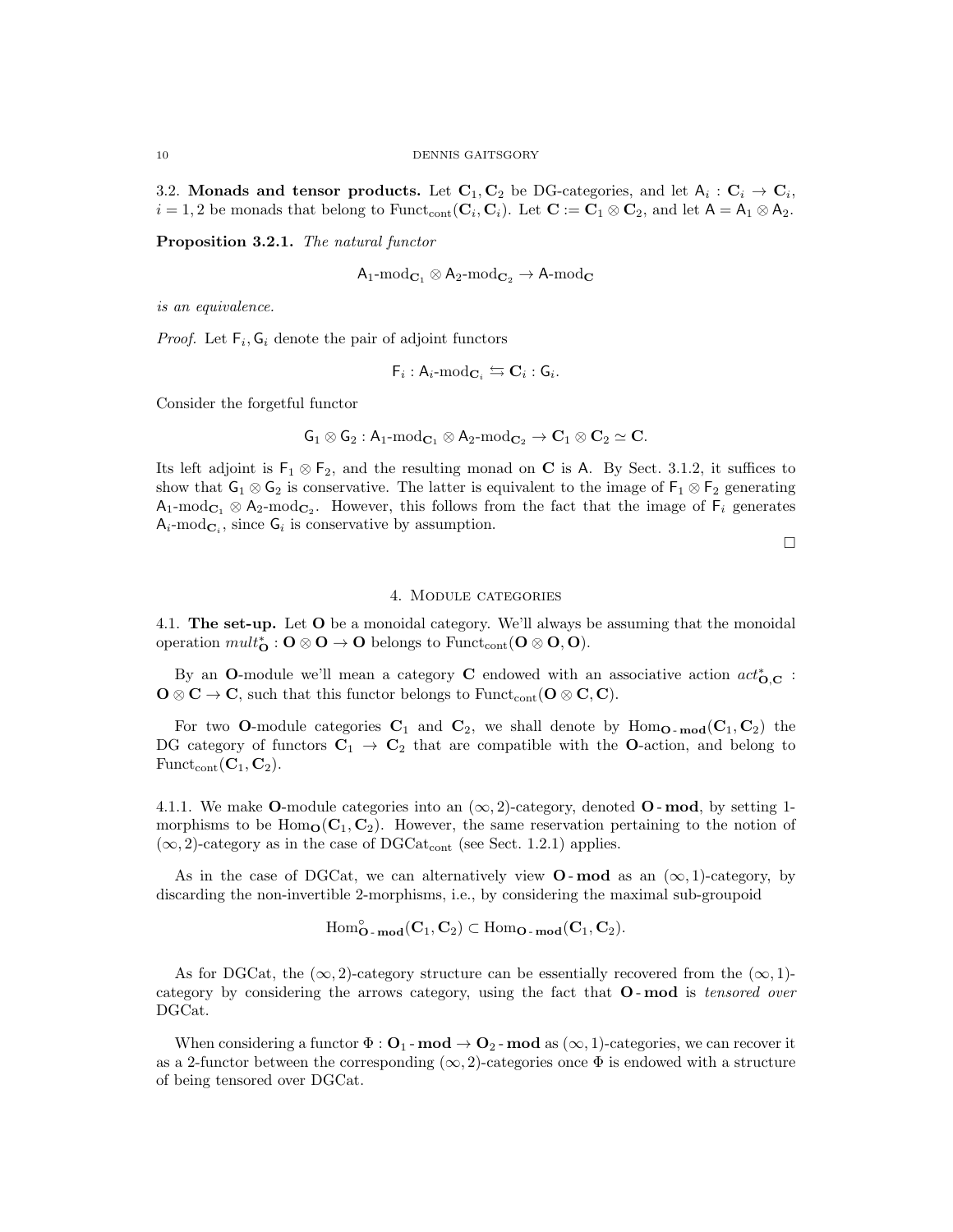4.2. Duality of module categories. The following notion has also been explained to us by J. Lurie:

Let  $O$  be a monoidal category, and  $C_1$  and  $C_2$  be left and right  $O$ -modules respectively. An O-duality datum is a pair of functors

$$
\mu: \text{Vect} \to \mathbf{C}_2 \underset{\mathbf{O}}{\otimes} \mathbf{C}_1 \text{ and } \epsilon: \mathbf{C}_1 \otimes \mathbf{C}_2 \to \mathbf{O},
$$

where  $\epsilon$  is  $\mathbf{O} \otimes \mathbf{O}^{\mathrm{op}}$ -linear, such that the composition

$$
\mathbf{C}_1 \overset{\mu}{\to} \mathbf{C}_1 \otimes (\mathbf{C}_2 \underset{\mathbf{O}}{\otimes} \mathbf{C}_1) \simeq (\mathbf{C}_1 \otimes \mathbf{C}_2) \underset{\mathbf{O}}{\otimes} \mathbf{C}_1 \overset{\varepsilon}{\to} \mathbf{O} \underset{\mathbf{O}}{\otimes} \mathbf{C}_1 \simeq \mathbf{C}_1
$$

is the identity, and so is the functor

$$
\mathbf{C}_2 \overset{\mu}{\rightarrow} (\mathbf{C}_2 \underset{\mathbf{O}}{\otimes} \mathbf{C}_1) \otimes \mathbf{C}_2 \simeq \mathbf{C}_2 \underset{\mathbf{O}}{\otimes} (\mathbf{C}_1 \otimes \mathbf{C}_2) \overset{\varepsilon}{\rightarrow} \mathbf{C}_2 \underset{\mathbf{O}}{\otimes} \mathbf{O} \simeq \mathbf{C}_2,
$$

with the natural compatibility axioms holding.

4.3. Let C be a left O-module category, and assume that it is dualizable in the above sense. Let  $\mathbb{C}^{\vee}$  denote the dual category.

**Lemma 4.3.1.** For any left  $O$ -module category  $C'$  we have a natural equivalence

$$
C^\vee\mathop{\otimes}_{{\mathbf O}} C'\simeq \operatorname{Hom}\nolimits_{{\mathbf O}\operatorname{-}\mathbf{mod}}({\mathbf C},{\mathbf C}').
$$

**Corollary 4.3.2.** If  $C$  is dualizable as a right module category, then the functor

$$
\mathbf{C}' \mapsto \mathbf{C} \underset{\mathbf{O}}{\otimes} \mathbf{C}': \mathbf{O}\text{-}\operatorname{\mathbf{mod}} \to \operatorname{DGCat}_{\operatorname{cont}}
$$

commutes with limits.

4.4. Modules over an algebra. Let O be a monoidal category, and let  $A \in \mathbf{O}$  be an associative algebra. Let  $A$ -mod<sub>o</sub> denote the category of  $A$ -modules on  $O$ . Tautologically, this category is the same as that of modules over the monad

$$
A':\mathbf{O}\to\mathbf{O}:X\mapsto A\otimes X.
$$

The category  $A$ -mod<sub>o</sub> is naturally a right module over  $O$ .

4.5. Let  $O_1$  and  $O_2$  be two monoidal categories and  $A_i \in O_1$  be algebras. By Proposition 3.2.1, we have:

Lemma 4.5.1. The natural functor

$$
A_1\text{-mod}_{\mathbf{O}_1} \otimes A_2\text{-mod}_{\mathbf{O}_2} \to (A_1 \otimes A_2)\text{-mod}_{\mathbf{O}_1 \otimes \mathbf{O}_2}
$$

is an equivalence.

4.6. Consider now the category of A-bimodules on  $O$ , denoted A-bimod<sub>o</sub>. Consider also the category  $A$ -mod<sub>O</sub>  $\underset{\mathbf{O}}{\otimes} A^{\mathrm{op}}$ -mod<sub>O</sub> <sub>op</sub>.

Proposition 4.6.1. The natural functor

$$
A\text{-mod}_\mathbf{O}\otimes A^\text{op}\text{-mod}_{\mathbf{O}^\text{op}}\to A\text{-bimod}_\mathbf{O}
$$

is an equivalence.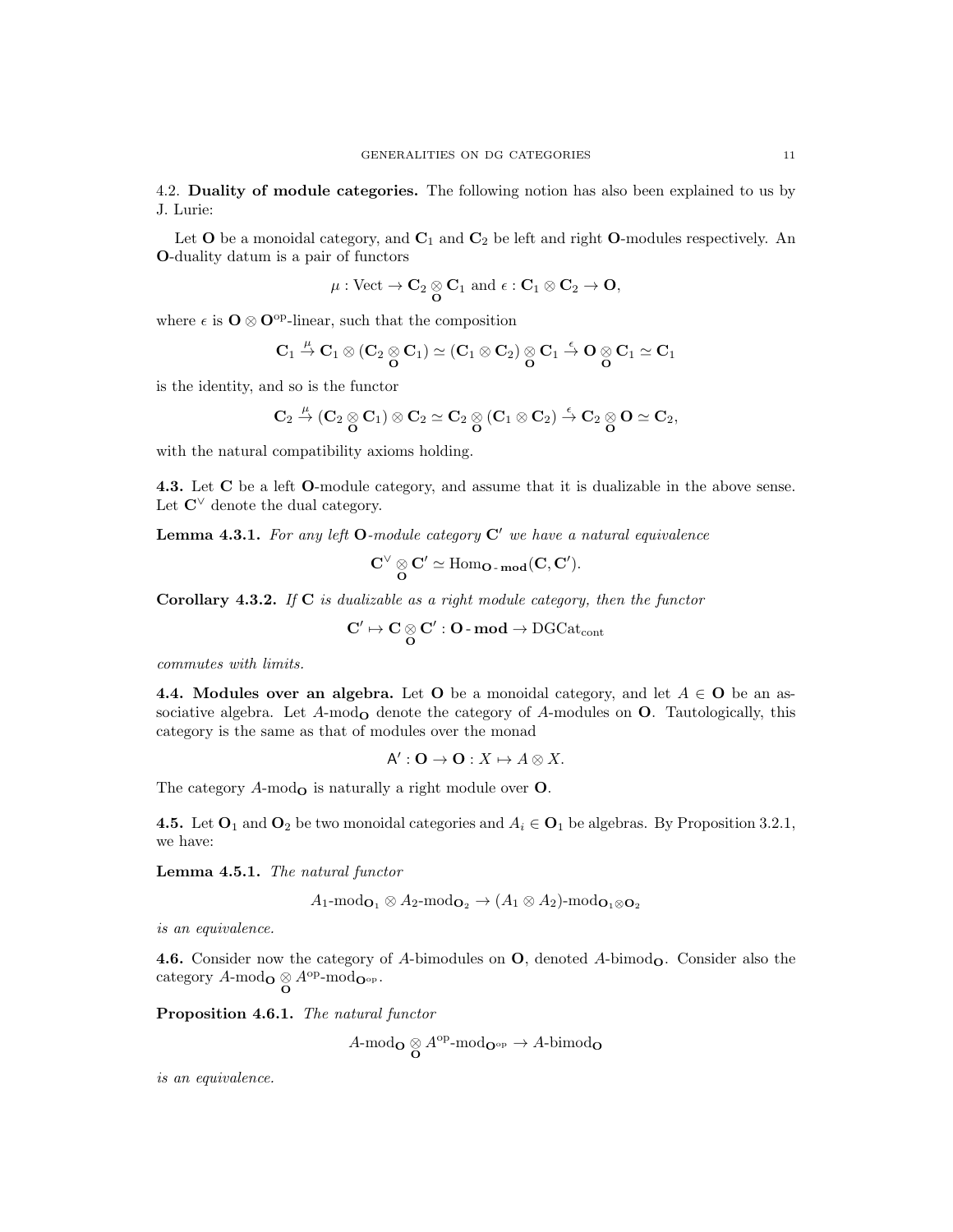*Proof.* Let  $G: A\text{-mod}_{\mathbf{O}} \to \mathbf{O}$  and  $G^{\text{op}}: A^{\text{op}}\text{-mod}_{\mathbf{O}^{\text{op}}} \to \mathbf{O}$  denote the forgetful functors, and let F and  $F^{op}$  denote their adjoints. We have a pair of mutually adjoint functors

$$
\mathsf{F} \otimes \mathsf{F}^\mathrm{op} : \mathbf{O} \simeq \mathbf{O} \underset{\mathbf{O}}{\otimes} \mathbf{O} \leftrightarrows A\text{-}\mathrm{mod}_{\mathbf{O}} \underset{\mathbf{O}}{\otimes} A^\mathrm{op}\text{-}\mathrm{mod}_{\mathbf{O}^\mathrm{op}}: \mathsf{G} \otimes \mathsf{G}^\mathrm{op}.
$$

The resulting monad on  $O$  corresponds to the category  $A$ -bimod<sub> $O$ </sub>. Hence, by Proposition 3.1.2, it suffices to check that the functor  $\mathsf{G} \otimes \mathsf{G}^{\mathrm{op}}$  is conservative. The latter is equivalent to the fact that the image of  $\mathsf{F} \otimes \mathsf{F}^{op}$  generates  $A\text{-mod}_{\mathbf{O}} \otimes A^{op}\text{-mod}_{\mathbf{O}^{op}}$ . However, the latter follows since the image of F (resp.,  $F^{\text{op}}$ ) generates A-mod<sub>O</sub> (resp.,  $A^{\text{op}}$ -mod<sub>O<sup>op</sup></sub>), since the functors G and G op are conservative.

 $\Box$ 

4.7. Let O and A be as above.

**Proposition 4.7.1.** The categories A-mod<sub>O</sub> and  $A^{op}\text{-mod}_{\mathbf{O}^{op}}$  are mutually O-dual.

*Proof.* The pairing  $\epsilon : A^{op}\text{-mod}_{\mathbf{O}^{op}} \otimes A\text{-mod}_{\mathbf{O}} \to \mathbf{O}$  is the usual Hochschild homlogy functor. The functor

$$
\mu: \text{Vect} \to A\text{-}\mathrm{mod}_{\mathbf{O}} \otimes A^{\text{op}}\text{-}\mathrm{mod}_{\mathbf{O}^{\text{op}}}
$$

corresponds to the object

$$
A \in A\text{-bimod}_{\mathbf{O}} \simeq A\text{-mod}_{\mathbf{O}} \otimes A^{\text{op}}\text{-mod}_{\mathbf{O}^{\text{op}}}.
$$

 $\Box$ 

Corollary 4.7.2. For a left  $O$ -module category  $C$ , we have a natural equivalence:

$$
\mathrm{Hom}_{\mathbf{O}\text{-}\operatorname{\mathbf{mod}}}(A^{\mathrm{op}}\text{-}\mathrm{mod}_{\mathbf{O}^{\mathrm{op}}},\mathbf{C})\simeq A\text{-}\mathrm{mod}_{\mathbf{O}}\underset{\mathbf{O}}{\otimes}\mathbf{C}.
$$

4.8. Let C be a left O-module category. For A as above, we can consider the monad  $A_C$  on C given by tensor product with  $A$ . Let  $A$ -mod<sub> $C$ </sub> denote the corresponding category of modules.

Proposition 4.8.1. The natural functor

$$
A\text{-}\mathrm{mod}_{\mathbf{O}}\underset{\mathbf{O}}{\otimes}\mathbf{C}\rightarrow A\text{-}\mathrm{mod}_{\mathbf{C}}
$$

is an equivalence.

Proof. The proof follows again from Proposition 3.1.2: it suffices to observe that the forgetful functor

$$
A\text{-mod}_{{\mathbf O}}\underset{{\mathbf O}}\otimes{\mathbf C}\to{\mathbf O}\underset{{\mathbf O}}\otimes{\mathbf C}\simeq{\mathbf C}
$$

is conservative.

 $\Box$ 

4.9. Compact generation of tensor products. Let O be a monoidal DG category, and let  $C_1$  and  $C_2$  be left and right **O**-module categories, respectively.

Assume now that O and that the monoidal operation  $O \otimes O \rightarrow O$  admits a continuous right adjoint, and that so do the action functors  $\mathbf{O} \otimes \mathbf{C}_1 \to \mathbf{C}_1$  and  $\mathbf{C}_2 \otimes \mathbf{O} \to \mathbf{C}_2$ .

Proposition 4.9.1. Under the above circumstances, the right adjoint to the tautological functor

$$
\mathbf{C}_2\otimes\mathbf{C}_1\to\mathbf{C}_2\underset{\mathbf{O}}{\otimes}\mathbf{C}_1
$$

is continuous.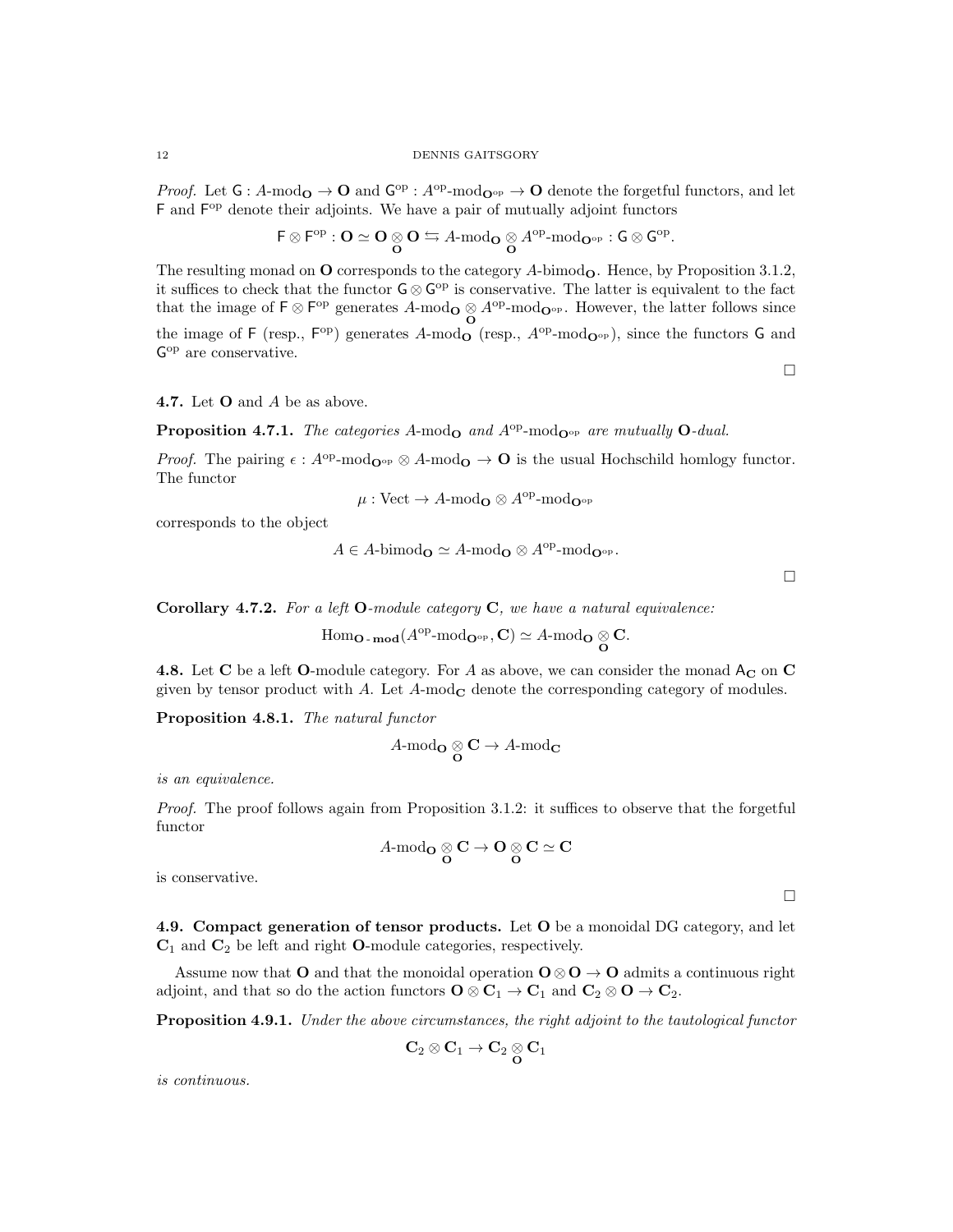Corollary 4.9.2. Assume that  $O, C_1, C_2$  are compactly generated, and that the functors

$$
\mathbf{O}\otimes\mathbf{O}\rightarrow\mathbf{O},\,\mathbf{O}\otimes\mathbf{C}_1\rightarrow\mathbf{C}_1,\,\mathbf{C}_2\otimes\mathbf{O}\rightarrow\mathbf{C}_2
$$

preserve compact objects. Then the functor

$$
\mathbf{C}_2\otimes\mathbf{C}_1\to\mathbf{C}_2\underset{\mathbf{O}}{\otimes}\mathbf{C}_1
$$

sends compact objects to compact ones. In particular,  $C_2 \otimes C_1$  is compactly generated.

Proof. (of Proposition 4.9.1)

By definition, the category  $C_2 \underset{\mathbf{O}}{\otimes} C_1$  is given as the geometric realization of the simplicial category

$$
i \mapsto \mathbf{C}_1 \otimes \mathbf{O}^{\otimes i} \otimes \mathbf{C}_2.
$$

By Lemma 1.3.3, the above geometric realization can be rewritten as the totalization of the corresponding cosimplicial category obtained by taking the right adjoints.

Moreover, the right adjoint to the tautological functor

$$
\mathbf{C}_2\otimes\mathbf{C}_1\to |\mathbf{C}_1\otimes\mathbf{O}^{\otimes\bullet}\otimes\mathbf{C}_2|=\mathbf{C}_2\underset{\mathbf{O}}{\otimes}\mathbf{C}_1
$$

is the evaluation functor

$$
\operatorname{Tot}(\mathbf{C}_1 \otimes \mathbf{O}^{\otimes \bullet} \otimes \mathbf{C}_2 |) \to \mathbf{C}_2 \otimes \mathbf{C}_1.
$$

Now, the assumption of the proposition implies that the above cosimplicial category belongs to DGCat<sub>cont</sub>. In particular, the above evaluation functor is continuous.

 $\Box$ 

#### 5. Dualizability in a monoidal category

5.1. Inner Hom. Let O be a monoidal DG category and C an O-module category.

For  $X, Y \in \mathbf{C}$  we set  $\underline{\text{Hom}}_{\mathbf{O}}(X, Y) \in \mathbf{O}$  to be the object such that

$$
\mathrm{Hom}_{\mathbf{O}}(Z, \underline{\mathrm{Hom}}_{\mathbf{O}}(X, Y)) \simeq \mathrm{Hom}_{\mathbf{C}}(Z \otimes X, Y),
$$

functorially in  $Z \in \mathbf{O}$ .

An object  $X \in \mathbb{C}$  is called relatively **O**-left compact if the functor

$$
Y \mapsto \underline{\mathrm{Hom}}_{\mathbf{O}}(X, Y) : \mathbf{C} \to \mathbf{O}
$$

commutes with colimits.

### Lemma 5.1.1.

(1) Suppose that  $O$  is compactly generated. Then every compact object in  $C$  is relatively compact.

(2) If  $1_{\mathbf{O}}$  is compact, then the converse to (1) hold.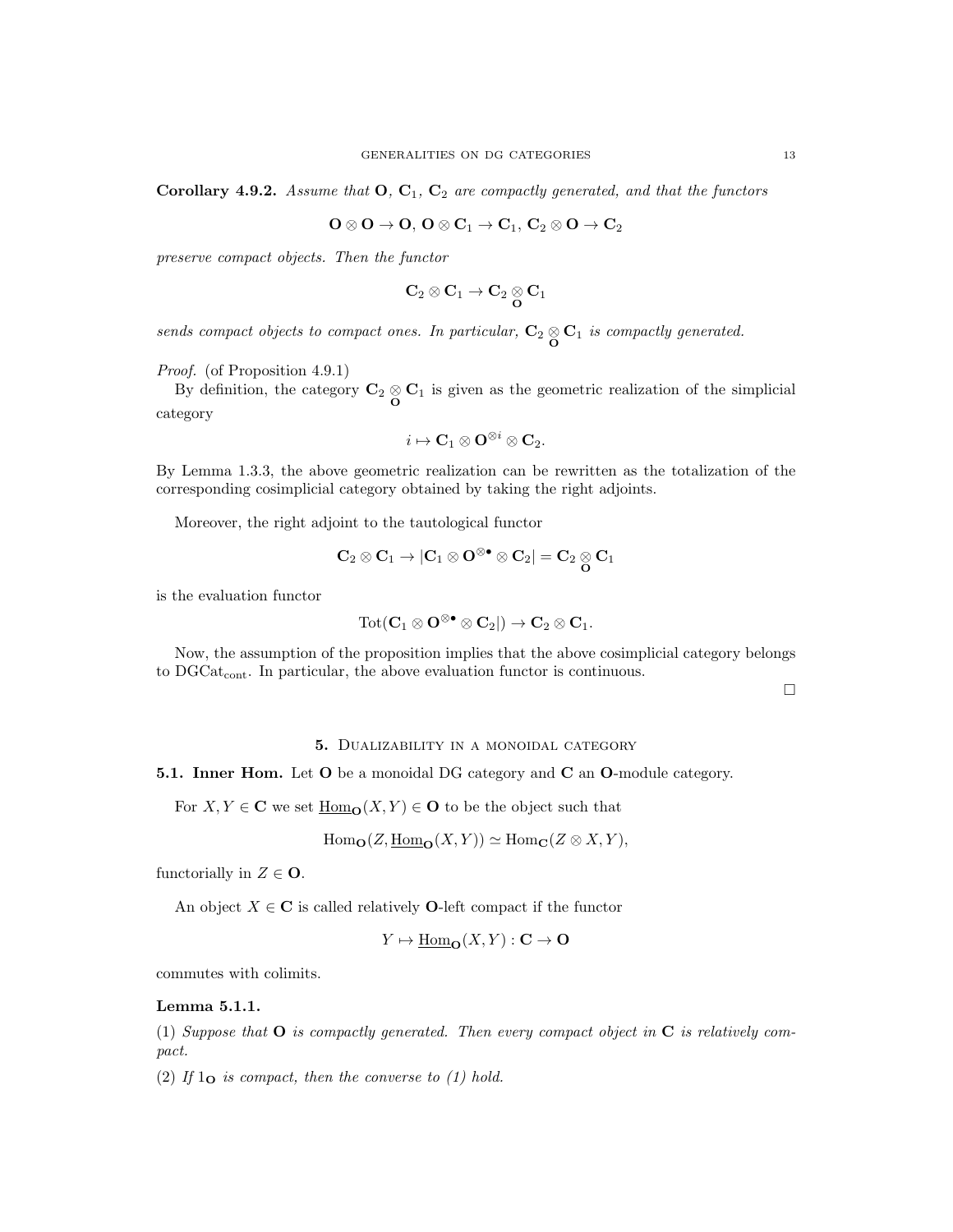5.2. Let us now consider O as a module over itself.

Recall that an object  $X \in \mathbf{O}$  is said to be left-dualizable if there exists an object  $X^{\vee} \in \mathbf{O}$ endowed with the

$$
1_{\mathbf{O}} \to X \otimes X^{\vee} \text{ and } X^{\vee} \otimes X \to 1_{\mathbf{O}},
$$

satisfying the usual axioms.

Recall also the following:

## Lemma 5.2.1.

(1) If  $X$  is dualizable, we have

 $Hom(Y, X \otimes Z) \simeq Hom(X^{\vee} \otimes Y, Z)$  and  $Hom(Z \otimes X, Y) \simeq Hom(Z, Y \otimes X^{\vee}).$ 

(2) If either  $X$  or  $Y$  is left-dualizable, then

$$
\underline{\mathrm{Hom}}_{\mathbf{O}}(X,Y) \simeq Y \otimes \underline{\mathrm{Hom}}(X,\mathbf{1}_{\mathbf{O}}).
$$

(3) An object X is left-dualizable if and only if there exists an object  $X^{\vee}$  endowed with a functorial isomorphism  $\underline{Hom}_{\mathbf{O}}(X, Y) \simeq Y \otimes X^{\vee}$ .

5.2.2. Evidently, if an object  $X$  is left-dualizable, then it's relatively compact.

**Proposition 5.2.3.** Suppose that  $O$  is generated by left-dualizable objects. Then every relatively compact object is left-dualizable.

*Proof.* Let X be relatively **O**-left compact. We need to establish the isomorphism

$$
Y \otimes \underline{\mathrm{Hom}}_{\mathbf{O}}(X, 1_{\mathbf{O}}) \simeq \underline{\mathrm{Hom}}_{\mathbf{O}}(X, Y).
$$

By assumption, both sides commute with colimits in  $Y$ . Hence, it's enough to establish it for a generating set of  $Y$ 's. However, the isomorphism does hold whenever  $Y$  is left-dualizable.  $\Box$ 

### 6. Rigid monoidal categories

**6.1.** Let O be a monoidal category. Let  $mult_{O}^{*}$  denote the tensor product functor  $O \otimes O \to O$ , and  $unit_{\mathbf{O}}^* : \text{Vect} \to \mathbf{O}$  the unit. We shall say that  $\mathbf{O}$  is rigid if the following conditions hold:

- The right adjoint of  $mult_{\mathbf{O}}^*$ , denoted  $mult_{\mathbf{O}^*}$ , belongs to  $\text{Funct}_{\text{cont}}(\mathbf{O},\mathbf{O}\otimes\mathbf{O})$ .
- The functor  $mult_{\mathbf{O}_{*}}: \mathbf{O} \to \mathbf{O} \otimes \mathbf{O}$  is compatible with the left and right actions of  $\mathbf{O}$ . <sup>1</sup>
- The right adjoint of  $unit_{\mathbf{O}}^*$ , denoted  $unit_{\mathbf{O} *}$ , belongs to  $\text{Funct}_{\text{cont}}(\mathbf{O}, \text{Vect})$  (equivalently, the object  $unit_{\mathbf{O}}^{*}(k) \in \mathbf{O}$  is compact).

If this happens, it's easy to see that the data of

$$
\epsilon: \mathbf{O} \otimes \mathbf{O} \stackrel{mult_ \bullet ^* }{\longrightarrow} \mathbf{O} \stackrel{unit_ \mathbf{O} ^* }{\longrightarrow} \mathrm{Vect}
$$

and

$$
\mu: \text{Vect} \stackrel{unit_0^\ast}{\longrightarrow} \mathbf{O} \stackrel{multi_0^\ast}{\longrightarrow} \mathbf{O} \otimes \mathbf{O}
$$

define an isomorphism  $\mathbf{O} \to \mathbf{O}^{\vee}$ ; let's denote this isomorphism  $\phi_{\mathbf{O}}^1$ .

6.1.1. Note that when O is compactly generated, the condition that O be rigid is equivalent to  $\mathbf{O}^c$  being a rigid monoidal category in the usual sense (i.e., every object admits a left and a right dual).

 ${}^{1}$ A priori, it's only lax compatible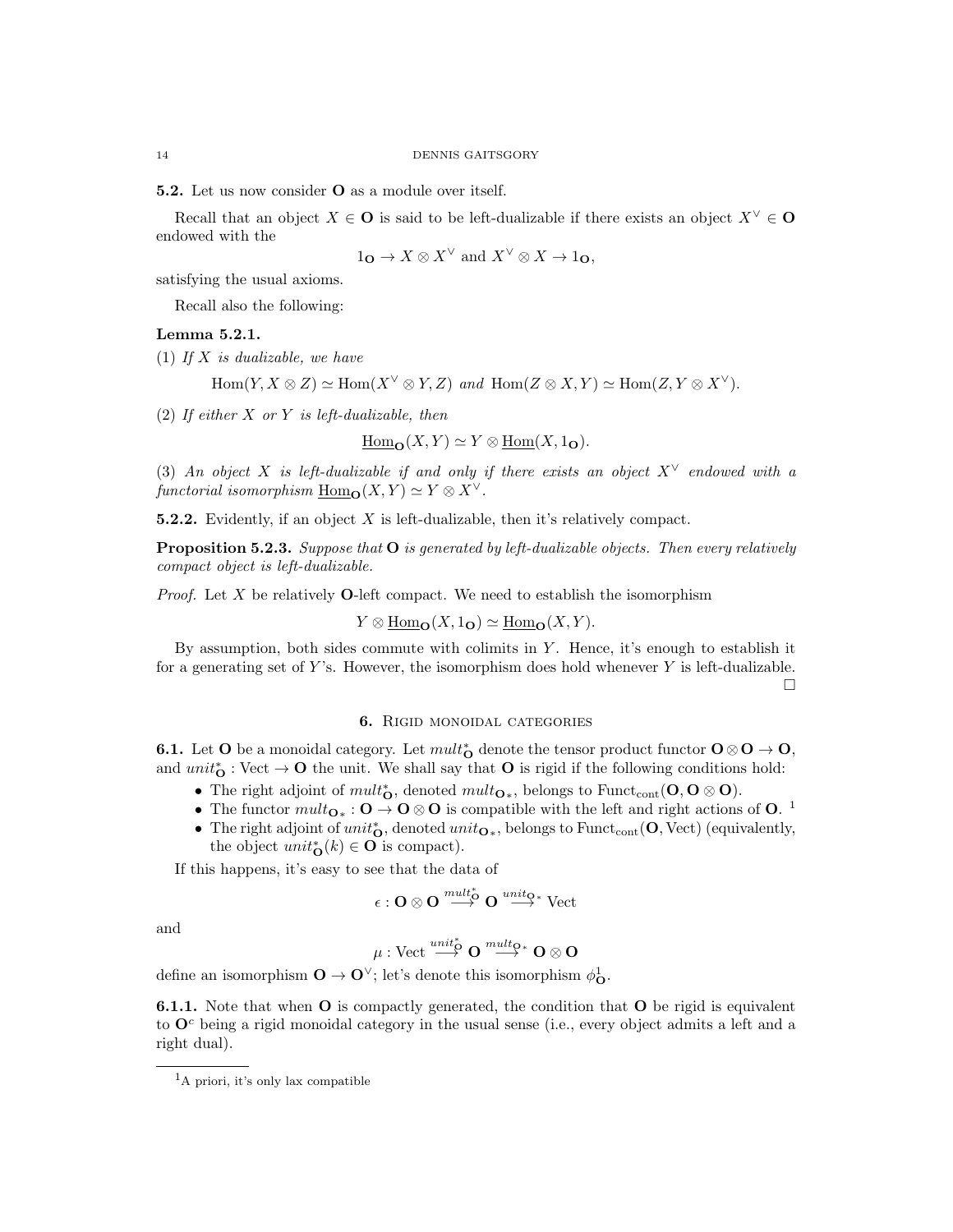**6.1.2.** Reversing the multiplication on **O** we obtain another identification  $O \rightarrow O^{\vee}$ , which we denote  $\phi_{\mathbf{O}}^2$ . We have  $\phi_{\mathbf{O}}^2 = \phi_{\mathbf{O}}^1 \circ \varphi_{\mathbf{O}}$ , where  $\varphi_{\mathbf{O}}$  is an automorphism of  $\mathbf{O}$ .

It is easy to see, however, that  $O$  is naturally an automorphism of  $O$  as a monoidal category. <sup>2</sup> (When **O** is compactly generated,  $\varphi$  is the ind-exetension of the automorphism of  $\mathbf{O}^c$  given by  $X \mapsto (X^{\vee})^{\vee}$ , i.e., the discrepancy between left duals and right duals).

The category  $\mathbf{O}^{\vee}$  acquires a natural bimodule structure over **O**. It is easy to see that the functor  $\phi_{\bf O}^1$  is compatible with the right **O**-module structures, while  $\phi_{\bf O}^2$  is compatible with the left O-module structures.

6.2. Let us list some properties of rigid monoidal categories.

Lemma 6.2.1. Let O be a rigid monoidal category. Then:

(1) The diagram

$$
\begin{array}{ccc}\n\mathbf{O}^{\vee} & \xrightarrow{(mult_{\mathbf{O}})^{\vee}} & \mathbf{O}^{\vee} \otimes \mathbf{O}^{\vee} \\
& & \\
\phi^{i} & & \\
\mathbf{O} & \xrightarrow{(mult_{\mathbf{O}})_{*}} & \mathbf{O} \otimes \mathbf{O}\n\end{array}
$$

commutes for  $i = 1, 2$ .

(2) Let  $F: \mathbf{O}_1 \to \mathbf{O}_2$  be a monoidal functor between rigid monoidal categories. Then its right adjoint  $F^R$  belongs to  $\text{Funct}_{\text{cont}}(\mathbf{O}_2, \mathbf{O}_1)$ , and the following diagram commutes:

$$
\begin{array}{ccc}\n\mathbf{O}_2 & \xrightarrow{F^R} & \mathbf{O}_1 \\
\phi^i_{\mathbf{O}_2} & & \downarrow \phi^i_{\mathbf{O}_1} \\
\mathbf{O}_2^\vee & \xrightarrow{F^\vee} & \mathbf{O}_1^\vee\n\end{array}
$$

for  $i = 1, 2$ .

The proof follows readily from the definitions.

6.2.2. Modules over rigid categories.

**Proposition 6.2.3.** Let  $O$  be rigid, and let  $C$  be a left module category over  $O$ . Then the right adjoint  $(act_{\mathbf{O},\mathbf{C}})_{*}$  to  $act_{\mathbf{O},\mathbf{C}}^{*}$  belongs to Funct<sub>cont</sub>, and is given by

$$
\mathbf{C} \simeq \mathrm{Vect} \otimes \mathbf{C} \stackrel{\mu \otimes \mathrm{Id}_\mathbf{C}}{\longrightarrow} \mathbf{O} \otimes \mathbf{O} \otimes \mathbf{C} \stackrel{\mathrm{Id}_\mathbf{O} \otimes act^*_{\mathbf{O}, \mathbf{C}}}{\longrightarrow} \mathbf{O} \otimes \mathbf{C},
$$

i.e.,

$$
C\to O^\vee\otimes C\stackrel{\phi_{\mathbf{O}}^2\otimes\mathrm{Id}_{\mathbf{C}}}{\simeq} O\otimes C,
$$

where  $C \to \mathbf{O}^\vee \otimes \mathbf{C}$  is obtained from  $act_{\mathbf{O},\mathbf{C}}^*$  via the duality data for  $(\mathbf{O},\mathbf{O}^\vee)$ . A similar statement holds for right modules over O.

*Proof.* By tensoring up over **O**, it is enough to consider the universal case, when  $C = 0$ . In this case, we need to compare the following two functors. One is

$$
O \to O^\vee \otimes O \stackrel{\phi_O^2 \otimes \mathrm{Id}_O}{\simeq} O \otimes O,
$$

<sup>2</sup>We are grateful to J. Lurie for pointing out this issue.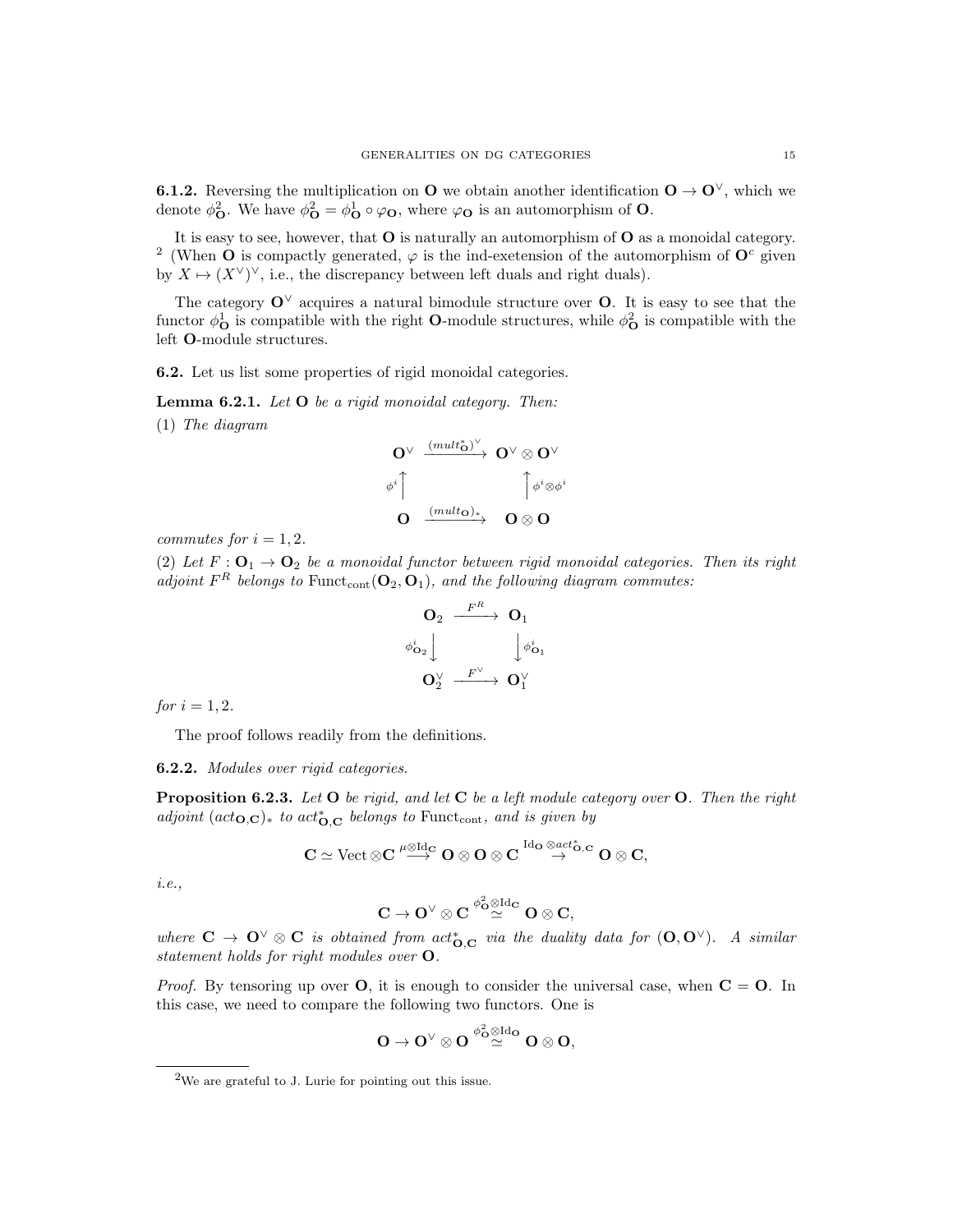written above, and the other is  $(mult<sub>O</sub>)<sub>*</sub>$ . We consider both sides as endowed with an action of O on the right. The assumption on O says that both functors are compatible with this action. Hence, it is enough to identify the two compositions

$$
\text{Vect} \stackrel{unit_0^*}{\rightarrow} \mathbf{O} \rightrightarrows \mathbf{O} \otimes \mathbf{O}
$$

coincide. But this is easy to see that both identify with  $\mu$ .

As a corollary, we obtain:

**Corollary 6.2.4.** Let **O** be rigid, and let  $F : C_1 \rightarrow C_2$  be a functor between **O**-module categories. Suppose that  $F$ , when viewed as a functor between just  $DG$  categories admits a left (resp., continuous right) adjoint G. Then the diagram



that a priori commutes up to a natural transformation, actually commutes. In particular, G has a natural structure of functor between O-module categories.

6.3. Hohschild homology and cohomology. Let O be a monoidal category and K a bimodule category. Recall that in this case we can form the "Hochschild homology" category  $HH<sub>O</sub>(**K**)$ , defined as the geometric realization of the simplicial category

$$
\mathbf{K}\mathbin{\raisebox{.3pt}{:}\!=} \mathbf{O}\otimes \mathbf{K}...
$$

In particular, if  $K = C_1 \otimes C_2$  with  $C_1$  being a right module and  $C_2$  a left module, we have  $HH_{\mathbf{O}}(\mathbf{C}_1 \otimes \mathbf{C}_2) =: \mathbf{C}_1 \underset{\mathbf{O}}{\otimes} \mathbf{C}_2$ , the tensor product of  $\mathbf{C}_1$  and  $\mathbf{C}_2$  over  $\mathbf{O}$ .

Let  $O$  and  $K$  be as before. We can also define the "Hochschild cohomology" category  $CH<sub>O</sub>(**K**)$ , defined as the totalization of the co-simplicial category

$$
\mathbf{K}\rightrightarrows \mathbf{O}^\vee\otimes \mathbf{K}...
$$

In particular, for two left module categories  $C_1, C_2$ , by setting  $K = \text{Hom}(C_1, C_2)$ , we have  $CH_0(\text{Hom}(\mathbf{C}_1, \mathbf{C}_2)) \simeq \text{Hom}_{\mathbf{O}-\mathbf{mod}}(\mathbf{C}_1, \mathbf{C}_2).$ 

For  $C_1$  a left O-module and  $C_2$  a right O-module, we will use the notation

$$
\mathbf{C}_1 \overset{\mathbf{O}}{\otimes} \mathbf{C}_2 := \mathrm{CH}_{\mathbf{O}}(\mathbf{C}_1 \otimes \mathbf{C}_2).
$$

6.3.1. Assume now that O is rigid. From Lemma 1.3.3 and Proposition 6.2.3, we obtain:

**Proposition 6.3.2.** HH<sub>Q</sub>(K)  $\simeq$  HC<sub>Q</sub>(K'), where K' is the same as K as a right Q-module, and the left  $O$ -module structure is twisted by  $\varphi$ .

Corollary 6.3.3. Let O be a rigid monoidal category.

(1) Let  $C_1$  and  $C_2$  be two left **O**-modules with  $C_1$  dualizable as a category. Then

$$
\operatorname{Hom}\nolimits_{{\mathbf O}\operatorname{-mod}}({\mathbf C}_1,{\mathbf C}_2)\simeq {\mathbf C}_1^\vee\underset{{\mathbf O}}\otimes{\mathbf C}_2^\prime,
$$

where  $\mathbf{C}'_2$  is obtained from  $\mathbf{C}_2$  by twisting the action by  $\varphi$ .

(2) Let  $C_1$  and  $C_2$  be right and left **O**-modules, both dualizable as categories. Then  $C_1 \otimes C_2$  is dualizable and its dual identifies with  $\mathbf{C}'_2^{\vee} \underset{\mathbf{O}}{\otimes} \mathbf{C}'_1$ .

 $\Box$